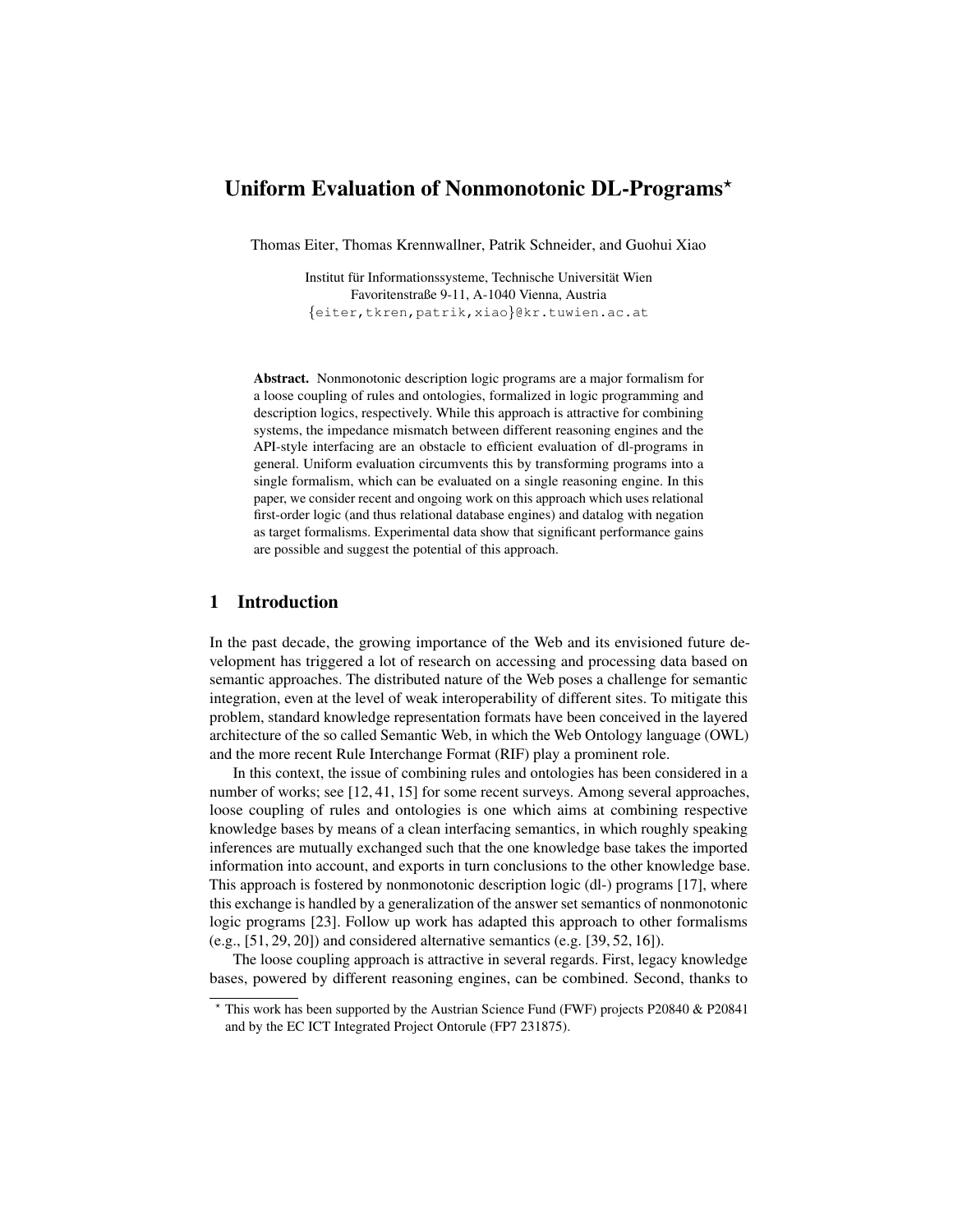the interfacing and loose semantics connection, it is fairly easy to incorporate further knowledge formats besides rules and OWL (description logic) ontologies, e.g. RDF knowledge base; HEX-programs [20] are a respective generalization of dl-programs, which in fact allow for incorporating arbitrary software. And third, view based data access of loose coupling is in support of privacy, as the internal structure of a knowledge base remains hidden.

On the other hand, the impedance mismatch of different formalisms and reasoning engines comes at a price. A simple realization of the loose coupling considers the interface calls as an API which makes computation expensive, in particular if rules lead to choices via the underlying semantics. The black box view of other knowledge bases hinders optimization and is a major obstacle for scalability.

There is a ray of hope, however, if information about the internal structure of an accessed knowledge base is available. The simplest way is to give up privacy and make the knowledge base transparent such that its axioms and semantics are known ("open source"). Other possibility is to not reveal all information, but some abstract properties [19]. This still, however, leaves the impedance mismatch between different reasoning engines.

To overcome the latter, a suggestive approach is to convert the evaluation problem into one for a single reasoning engine, which means to transform a dl-program into an (equivalent) knowledge base in one formalism for evaluation (ideally, in one already considered). This opens a middle ground for evaluation and privacy, as the transformation may hide or blur the internal structure of the knowledge base.<sup>1</sup>

This idea of a "uniform evaluation" approach raises several issues.

- 1. Naturally, the cost of a transformation, and whether such a transformation is efficiently possible. In a sense, efficiency means that the overall evaluation cost does not increase with respect to some measure (typically, worst case complexity). Here, notions of embedding of a formalism into another might be considered, and besides computational also semantic properties like modularity are of interest, cf. [31].
- 2. At a more foundational level, whether a transformation to a target formalism does exist after all, if resources for its computation are disregarded, or even allowed to be not computable. Here one may further consider whether the transformation is ad hoc, for concrete knowledge bases embraced with a dl-program, or whether it is independent of their data (factual resp. assertional) parts.
- 3. As for the evaluation, the complexity of the target formalism, where –as common in the study of data and knowledge representation formalisms– the data complexity (i.e., complexity under varying data) deserves particular attention. Transformation to a formalism with lower complexity comes inevitably at some cost, which usually means an exponential increase in the size of the knowledge base. Popular examples of this in Description Logics are first-order rewriting of conjunctive query answering over DL-Lite ontologies [8] or the reduction of  $\mathcal{SHIQ}$  to disjunctive datalog [30].
- 4. The feasibility of transformations for practical concerns, in particular for evaluation using available technology and platforms. In this regard, it is of interest to see whether theoretical results, as obtained for the items 1 and 3, live up to practical

<sup>&</sup>lt;sup>1</sup> Note, however, that uniform evaluation is different from tight integration of KBs in a single unifying logic, cf. [41].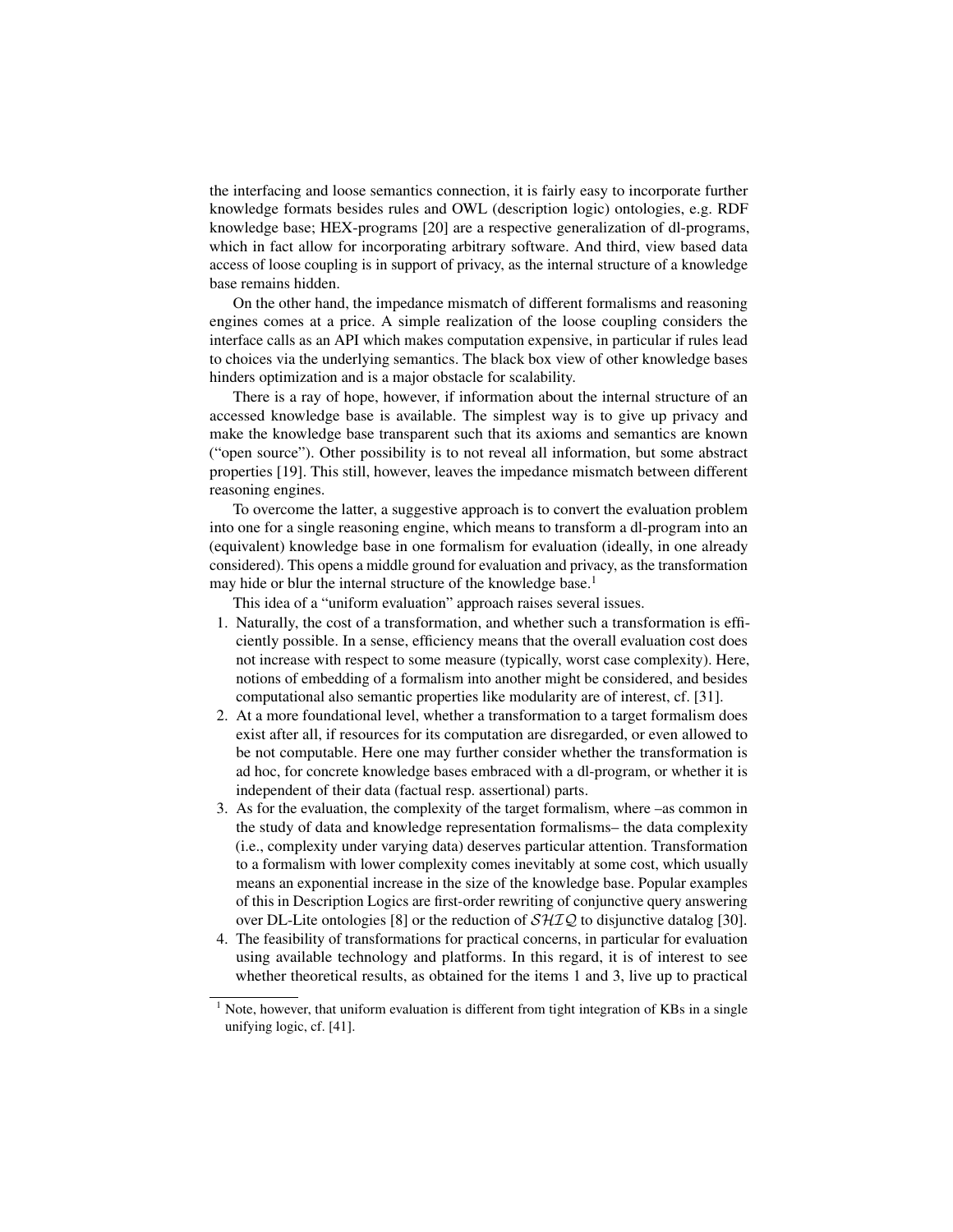realization. For example, an exponential blowup of the DL-Lite rewriting in [8], which is prohibitive in some cases, can be mitigated [45] or avoided using other notions of rewritings [36].

As for items 1 and 2, embeddings of dl-programs into various well-known nonmonotonic logics have been studied, among them Autoepistemic Logic [13], Equilibrium Logic [21] (a logic-based version of Answer Set Semantics), Reiter's Default Logic [53], and MKNF [41]; however, these works targeted more semantic aspects than evaluation.

In recent and ongoing works, uniform evaluation of various fragments of dl-programs has been considered at the KBS group of TU Wien; in particular, transformation to firstorder logic [16] and to datalog with negation [28, 55]. This paper reviews some of this work with a focus on items 1 and 4 from above, and reports some experimental data.

The main observation is that, expectedly, uniform evaluation leads to significant performance improvements compared to simple (standard) evaluation of dl-programs coupling different reasoning engines, as done by the dlyhex reasoner.<sup>2</sup> The results show that the approach has potential, although further work is needed to boost scalability.<sup>3</sup>

The remainder of this article is organized as follows. In the next section, we briefly recall dl-programs. After that, we consider in Section 3 transformation of dl-programs to first-order logic, which makes evaluation using relational database technology possible. This requires to exclude recursion from rules and to have ontologies that are first-order rewritable. Section 4 considers transformation to datalog with negation, which hosts recursion in rules and for encodings of ontologies; as discussed in Section 5, the program can be naturally expressed in a modular version of datalog. The final Section 6 provides a discussion and gives an outlook on possible future work.

## 2 DL-Programs

We recall nonmonotonic description logic programs (simply dl-programs) under the answer set [17] and the well-founded semantics [16]. They combine Description Logics and nonmonotonic logic programs in a loose coupling, under a strict semantic separation.

### 2.1 Description Logics

Description Logics (DLs) are a well-known family of KR formalisms based on fragments of *first-order (FO) logic*. The vocabulary of a DL consists of *individual*, *class*, and *role names*; *knowledge bases* (KB) consist of a *terminological box* (TBox), which contains axioms about relations between classes and roles, and an *assertional box* (ABox), which contains factual knowledge about individuals. For the purpose of this paper, we first recall DL-Lite [8, 2], the logical underpinning of OWL 2 QL; later, we consider  $\mathcal{EL}$  [3, 4], the underpinning of OWL 2 EL, and  $\mathcal{L}D\mathcal{L}^+$ , which is a DL strongly related to Datalog and OWL 2 RL (for all these OWL 2 profiles, see [40]).

DL-Lite. Consider a vocabulary of individual names I, *atomic concepts* C, and *atomic roles* R. Then, for A and P being an atomic concept and atomic role, respectively,

 $2$  http://www.kr.tuwien.ac.at/research/systems/dlvhex/

<sup>&</sup>lt;sup>3</sup> Implementation information, benchmark instances, and further details on all benchmarks is available at http://www.kr.tuwien.ac.at/research/systems/drew/experiments.html.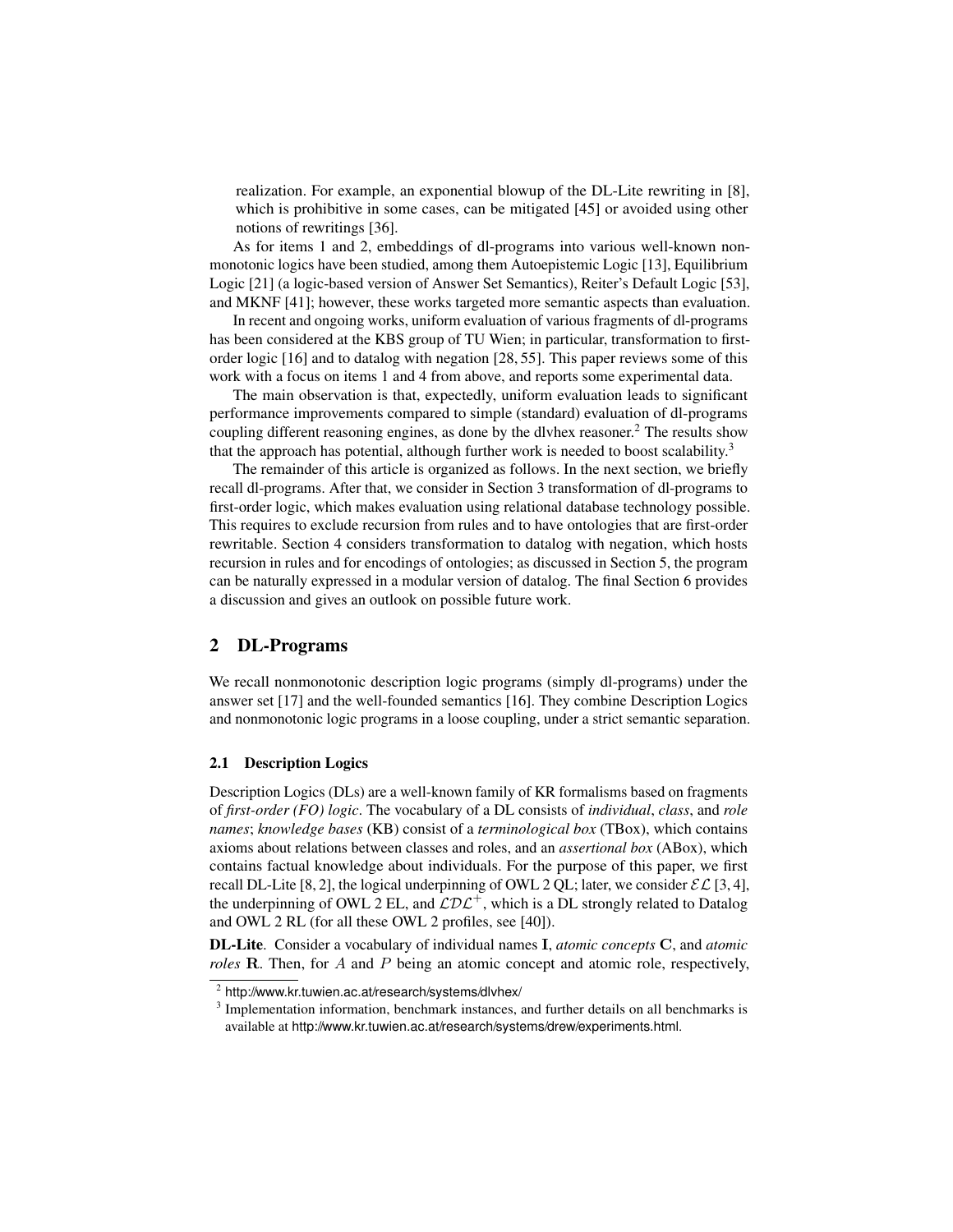we define *basic* concepts B and *basic* roles R, *complex* concepts C and *complex* role expressions  $E$  as

> $B$  ::=  $A \mid \exists R$   $C$  ::=  $B \mid \neg B$  $R \ ::= P | P^ E \ ::= R | \neg R$

where  $P^-$  is the inverse of P.

A DL-Lite<sub>R</sub> knowledge base is a pair  $L = (\mathcal{T}, \mathcal{A})$  where the TBox  $\mathcal{T}$  consists of a finite set of *inclusion assertions* of the form  $B \sqsubseteq C$  and  $R \sqsubseteq E$ , and the ABox A is a finite set of *membership assertions* on atomic concepts and on atomic roles of the form  $A(a)$  and  $P(a, b)$ , where a and b are individual names of **I**.

The semantics of DL-Lite<sub>R</sub> is given in terms of FO interpretations  $\mathcal{I} = (\Delta^{\mathcal{I}}, \cdot^{\mathcal{I}})$ , where  $\Delta^{\mathcal{I}}$  is a nonempty domain and  $\cdot^{\mathcal{I}}$  an *interpretation function* such that  $a^{\mathcal{I}} \in \Delta^{\mathcal{I}}$ for all  $a\in \mathbf{I},$   $A^\mathcal{I}\subseteq \mathcal{A}^\mathcal{I}$  for all  $A\in \mathbf{C},$   $P^\mathcal{I}\subseteq \mathcal{A}^\mathcal{I}\times \mathcal{A}^\mathcal{I}$  for all  $P\in \mathbf{R},$  and

- $-(P^{-})^{\mathcal{I}} = \{(a_2, a_1) | (a_1, a_2) \in P^{\mathcal{I}}\};$
- $(\exists R)^{\mathcal{I}} = \{a_1 \mid \text{ there exists some } a_2 \text{ such that } (a_1, a_2) \in R^{\mathcal{I}}\};$
- $-(-B)^{\mathcal{I}} = \Delta^{\mathcal{I}} \setminus B^{\mathcal{I}}$ ; and  $(\neg R)^{\mathcal{I}} = \varDelta^{\mathcal{I}} \times \varDelta^{\mathcal{I}} \setminus R^{\mathcal{I}}$  .

An interpretation *I satisfies* a concept inclusion  $C_1 \sqsubseteq C_2$  (resp. role inclusion  $E_1 \sqsubseteq E_2$ ), if  $C_1^{\mathcal{I}} \subseteq C_2^{\mathcal{I}}$  (resp.  $E_1^{\mathcal{I}} \subseteq E_2^{\mathcal{I}}$ ), and satisfies a TBox  $\mathcal{T}$ , if it satisfies each inclusion assertion in T. Furthermore, I satisfies  $C(a)$ , if  $a^{\mathcal{I}} \in C^{\mathcal{I}}$  and satisfies  $R(a, b)$ if  $(a^{\mathcal{I}}, b^{\mathcal{I}}) \in R^{\mathcal{I}}$ , and  $\mathcal{I}$  satisfies an ABox  $\mathcal{A}$ , if it satisfies each assertion in  $\mathcal{A}$ . Finally, *I* satisfies  $L = (\mathcal{T}, \mathcal{A})$ , if it satisfies  $\mathcal{T}$  and  $\mathcal{A}$ . A KB  $L$  (resp. TBox  $\mathcal{T}$ ) *logically implies* an assertion  $\alpha$ , if all models of L (resp. T) satisfy  $\alpha$ . As usual, satisfaction and logical entailment are denoted with  $\models$ .

### 2.2 Description Logic Programs

*Description logic programs*  $(L, P)$  have rules similar as logic programs with negation as failure, but the rule bodies may also contain *queries to* L in their bodies.

Suppose  $\Phi = (\mathcal{P}, \mathcal{C})$ , is a vocabulary of finite sets  $\mathcal P$  and  $\mathcal C$  of predicate and constant symbols, respectively, and a set X of variables. As usual, elements from  $\mathcal{C} \cup \mathcal{X}$  are *terms*, and atoms have the form  $p(t_1, \ldots, t_n)$ , where  $p \in \mathcal{P}$  has arity n and all  $t_i$  are terms.

Queries to L occur in so-called dl-atoms. A *dl-query* Q(t) is either

- (a) a concept inclusion axiom F or its negation  $\neg F$ ; or
- (b) of the forms  $C(t)$  or  $\neg C(t)$ , where C is a concept, and t is a term; or

(c) of the forms  $R(t_1, t_2)$  or  $\neg R(t_1, t_2)$ , where R is a role, and  $t_1$  and  $t_2$  are terms. A *dl-atom* has then the form

$$
DL[S_1 op_1p_1,\ldots,S_m op_m p_m;Q](\mathbf{t}), \qquad m \ge 0,
$$
\n(1)

where each  $S_i$  is either a concept or a role;  $op_i \in {\uplus, \biguplus; p_i}$  is a unary (resp.,binary) predicate symbol, if  $S_i$  is a concept (a role); and  $Q(\mathbf{t})$  is a dl-query. Intuitively,  $op_i = \uplus$ (resp.  $\cup$ ) increases  $S_i$  (¬ $S_i$ ) by the extension of  $p_i$ .

A *dl-rule* r is of the form

$$
a \leftarrow b_1, \dots, b_k, not \, b_{k+1}, \dots, not \, b_m, \, m \ge k \ge 0,\tag{2}
$$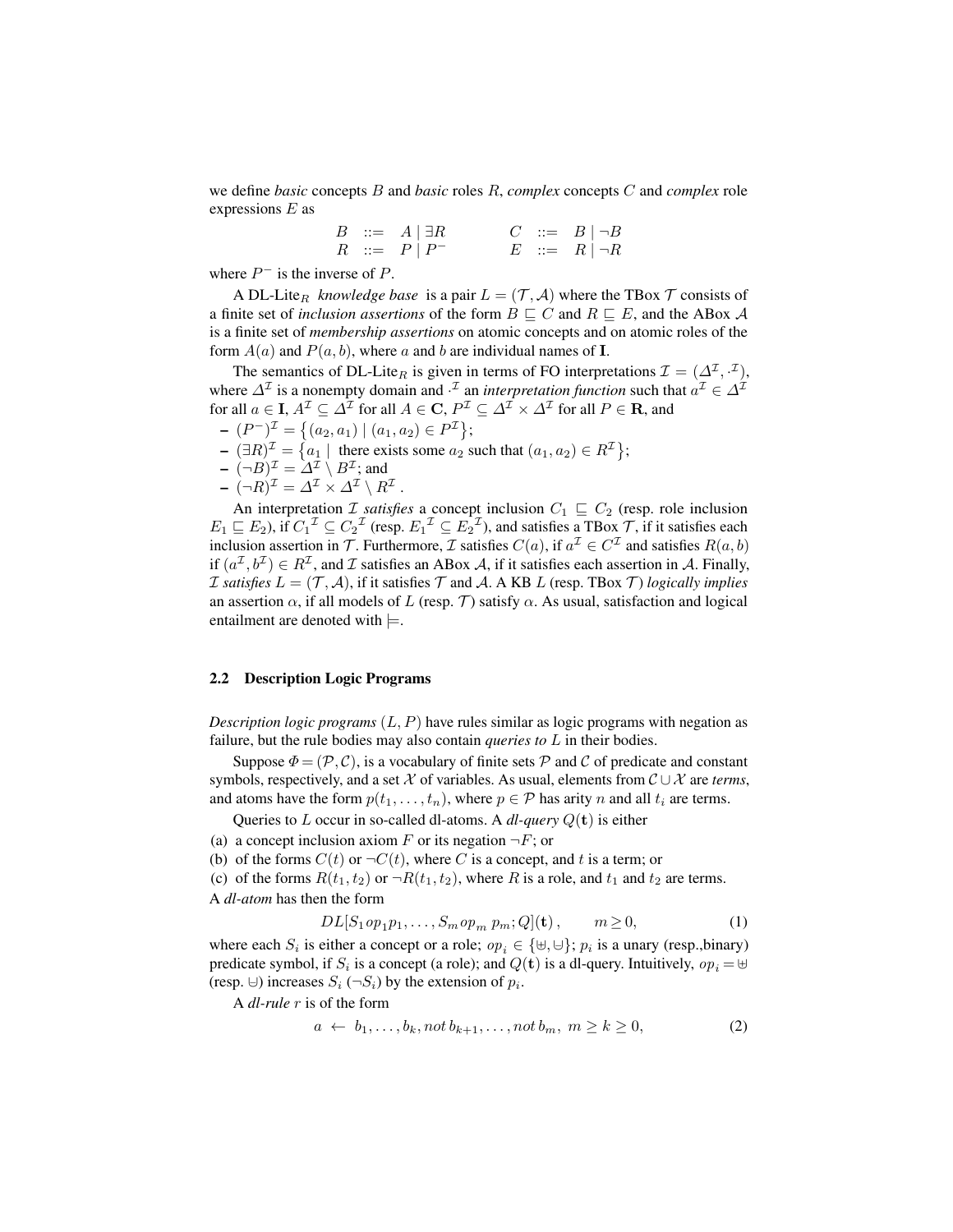where  $a$  is an atom (the *head*) and each  $b_i$  is either an atom or a dl-atom, and not is negation as failure (default negation). A *dl-program*  $KB = (L, P)$  consists of a DL knowledge base L and a finite set of dl-rules P; it is *positive*, if P is positive.

*Example 1.* Let  $KB = (L, P)$  where  $L = \{C \sqsubseteq D\}$  and P is the set of rules  $p(a); \quad p(b); \quad q(c);$  $s(X) \leftarrow DL[C \uplus p; D](X), \text{ not } DL[C \uplus q, C \uplus p; D](X)$ .

Intuitively, we extend in the first dl-atom concept  $C$  by predicate  $p$  and retrieve then all instances from D in this extended ABox. With the second dl-atom we extend C and  $\neg C$ by the extensions of  $q$  and  $p$ , resp. Thus, the intuitive model for this dl-program would be  $\{p(a), p(b), q(c), s(a), s(b)\}.$ 

**Semantics**. The *Herbrand base* of P, denoted  $HB_P$ , is the set of all atoms  $p(c_1 \ldots, c_n)$ where  $p \in \mathcal{P}$  occurs in P and all  $c_i$  are from C. An *interpretation* I *relative to* P is any subset of  $HB_P$ . Such an *I satisfies (models)* a ground (i.e., variable-free) atom or dl-atom a under L, denoted  $I \models_L a$ , if the following holds:

 $- a \in I$ , if  $a \in HB$   $P$ ;

 $-I(L; \lambda) \models Q(\mathbf{c})$ , where  $\lambda = S_1 op_1 p_1, \ldots, S_m op_m p_m, L(I; \lambda) = L \cup \bigcup_{i=1}^m A_i(I)$ and, for  $1 \leq i \leq m$ ,

$$
A_i(I) = \begin{cases} \{S_i(\mathbf{e}) \mid p_i(\mathbf{e}) \in I\}, & \text{if } op_i = \mathbb{H}, \\ \{\neg S_i(\mathbf{e}) \mid p_i(\mathbf{e}) \in I\}, & \text{if } op_i = \mathbb{H}, \end{cases}
$$

if a is a ground dl-atom  $DL[\lambda; Q](\mathbf{c})$ .

I satisfies a ground dl-rule r of form (2) if either (i)  $I \not\models_L a$ , or (ii)  $I \not\models_L b_i$  for some  $1 \le i \le k$  or (iii)  $I \models_L b_j$  for some  $k < j < m$ . I satisfies a dl-program  $KB = (L, P)$ , denoted  $I \models KB$ , iff  $I \models_L r$  for every rule  $r \in ground(P)$ , where ground(P) is the set of all ground instances of rules in P (relative to  $HB_P$ ).

It is easy to see that every positive KB has some model and, like every Horn logic program, a unique minimal (under inclusion  $\subseteq$ ) model, denoted  $M_{KB}$ . This model naturally captures the semantics of KB.

**Answer Set Semantics**. The *answer sets* of a general dl-program  $KB = (L, P)$  are defined by a reduction to positive dl-programs. The *(strong) dl-transform* of P relative to L and an interpretation  $I \subseteq HB_P$ , denoted  $sP_L^I$ , results from  $ground(P)$  by deleting (i) every dl-rule r such that  $I \models_L a$  for some  $a \in B^-(r)$ , and (ii) the negative bodies of all remaining dl-rules; note that  $sP_L^I$  generalizes the Gelfond-Lifschitz reduct  $P^I$  [23]. Let  $KB^I = (L, s_1^I)$ . Since  $KB^I$  is positive, it has a unique minimal (the least) model, denoted  $LM(KB^I)$ . Then  $I \subseteq HB_P$  is a *(strong) answer set* of KB, if  $I = LM(KB^I)$ . We write  $KB \models a$  for a ground atom a if  $I \models_L a$  for every answer set of KB.

Well-founded Semantics. Define the operator  $\gamma_{KB}$  on interpretations I of KB by  $\gamma_{KB}(I) = \textsf{LM}(KB^I)$ . As  $\gamma_{KB}$  is anti-monotone,  $\gamma_{KB}^2(I) = \gamma_{KB}(\gamma_{KB}(I))$  is monotone and has a least fixpoint, which is the set of *well-founded* atoms of KB, denoted  $WFS(KB)$  [16]; we denote with  $KB \models_{wf} a$  that  $a \in WFS(KB)$ .

*Example 2.* KB from Example 1 has the single answer set  $\{p(a), p(b), q(c), s(a), s(b)\},$ which coincides with  $WFS(KB)$ . If we replace the facts for p in P by the "guessing" rules  $p(a) \leftarrow not p(b); p(b) \leftarrow not p(a)$ , the resulting KB has the two answer sets  $\{p(a), q(c), s(a)\}\$  and  $\{p(b), q(c), s(b)\}\$ , while  $q(c)$  is the only well-founded atom.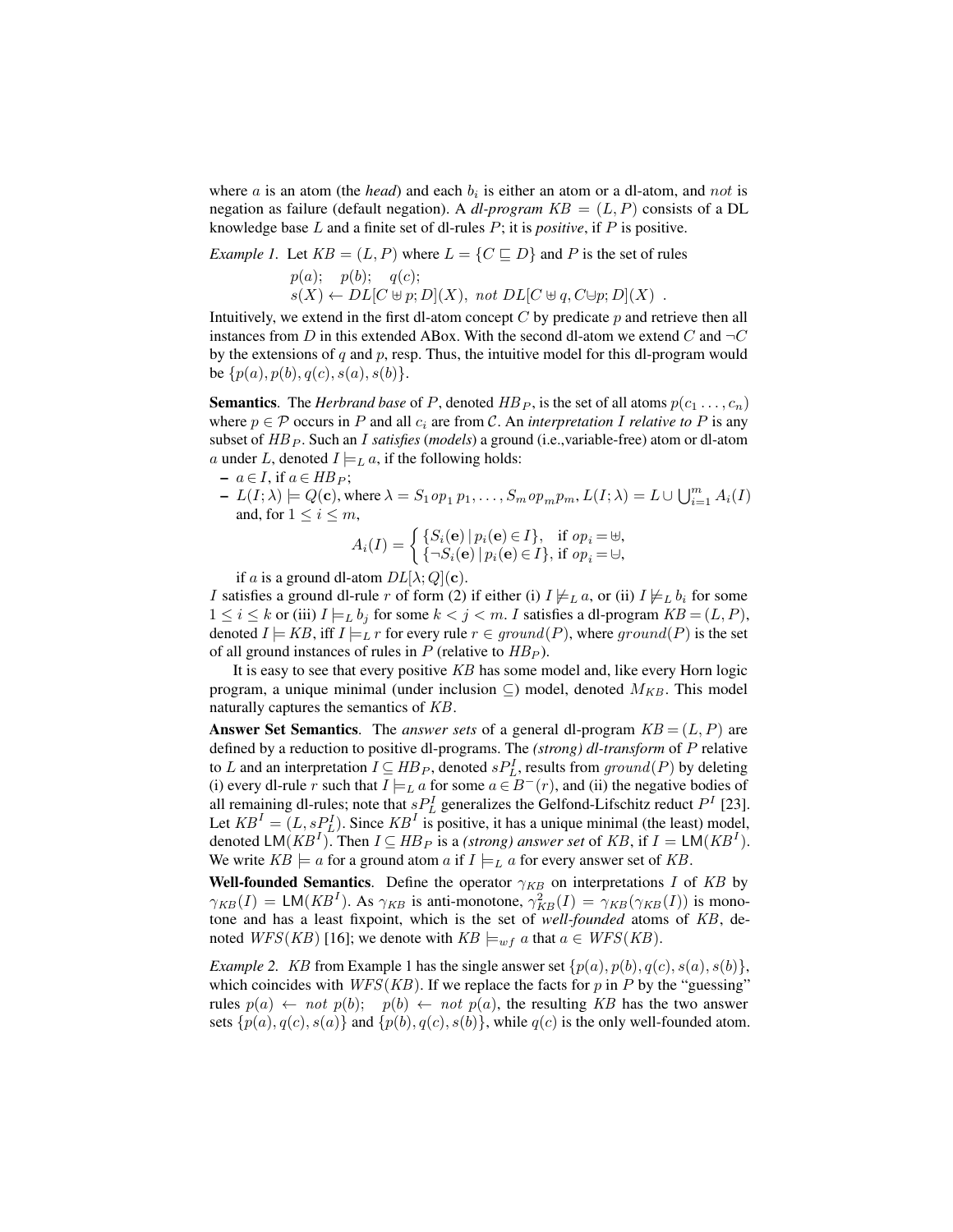### 3 First-Order Rewritability

In this section, we introduce the first-order rewritable case of dl-programs. This case is motivated by the already introduced DL-Lite family, which allows the uniform evaluation of restricted classes of dl-programs on relational database technology.

### 3.1 First-Order Rewritable dl-Programs

We understand FO rewritability of a dl-program  $KB = (L, P)$  in the sense that query answering from KB, i.e., to decide whether  $KB \models p(c)$  for an atom  $p(c)$ , is expressible by a FO formula  $\phi(x)$  over the *relational schema* induced by the vocabulary of L, such that  $KB \models p(c)$  iff  $A \models \phi(c)$ , where  $\phi$  depends on p, P and L; in a data-centric view, it only depends on the TBox of  $L$ , but not on the concrete ABox  $A$ . For the DL-Lite family, and in particular for  $DL\text{-}Like_R$ , the analog property for answering conjunctive queries is also called *FOL-reducibility*. <sup>4</sup> Like for the latter, query answering for FO rewritable dl-programs is feasible on a Relational Data Base Management System (RDBMS) by casting the FO formula into SQL statements.

As recursion is not expressible in FO logic, it must be banned for FO rewritability from KB; this is achieved by acyclicity. Let  $\mathcal{P}_P$  be the set of all predicates symbols in P. Then P is acyclic, if there exists a mapping  $\mathcal{K} \colon \mathcal{P}_P \to \{0, \ldots, n\}$  such that for every rule  $r \in P$  of form (2) and  $1 \leq i \leq n$ , it holds that  $\mathcal{K}(p) > \mathcal{K}(q)$  where p occurs in a and q occurs in  $b_i$  (in case of a dl-atom of form (1), q has to occur among the  $p_i$ ). Note that every acyclic KB has a unique answer set, which coincides with  $WFS(KB)$  [16]. Thus, for every ground atom a,  $KB \models a$  iff  $KB \models_{w f} a$ .

An important result regarding FO rewritability of dl-programs under the well-founded semantics was given in [16]. We recall the results in Theorem 1 and 2.

**Theorem 1 (FO rewritable dl-programs [16]).** Let  $KB = (L, P)$  be an acyclic dl*program, and* p(c) *an atom, such that (1) every dl-query in* P *is FO-rewritable, and (2) if the operator*  $\cup$  *occurs in* P, then L *is defined over a DL that (2a) is* CWA-satisfiable *(i.e.,* for every DL KB L', the union of L' and all membership assertions that are not entailed by L' is satisfiable), and (2b) allows for FO-rewritable concept and role memberships. *Then, deciding*  $KB \models_{wf} p(c)$  *is FO-rewritable.* 

The proof is based on an induction on mapping  $K$  and the following assumptions: (a) every dl-atom  $\delta$  can be expressed as FO formula over the ABox of L;

- (b) every predicate of rank 0 is easily expressed as FO formula over the facts of  $P$ ;
- (c) every other predicate  $p_I$  can be expressed by the disjunction of the existentially quantified bodies of the rules which share  $p_I$  in their heads, and where the NAF atoms are interpreted as classical negation.

Concerning (a), let  $\delta = DL[\lambda; Q](c)$  be a dl-atom of form (1) such that  $\lambda = \lambda^+, \lambda^-$  is the list of m positive ( $op_i = \biguplus$ ) and negative ( $op_i = \biguplus$ ) extensions of L, and  $Q(c)$  a dlquery. Each extension  $S_i$  o $p_i$   $p_i$  in  $\lambda$  can be expressed in terms of a FO formula  $\psi_{S_i}(\bm{y})$ over L. The dl-query  $Q(c)$  can be expressed as a FO formula  $\alpha(x)$  over L. Every input

<sup>4</sup> Conjunctive queries over dl-programs can be expressed by rules, thus atomic queries suffice.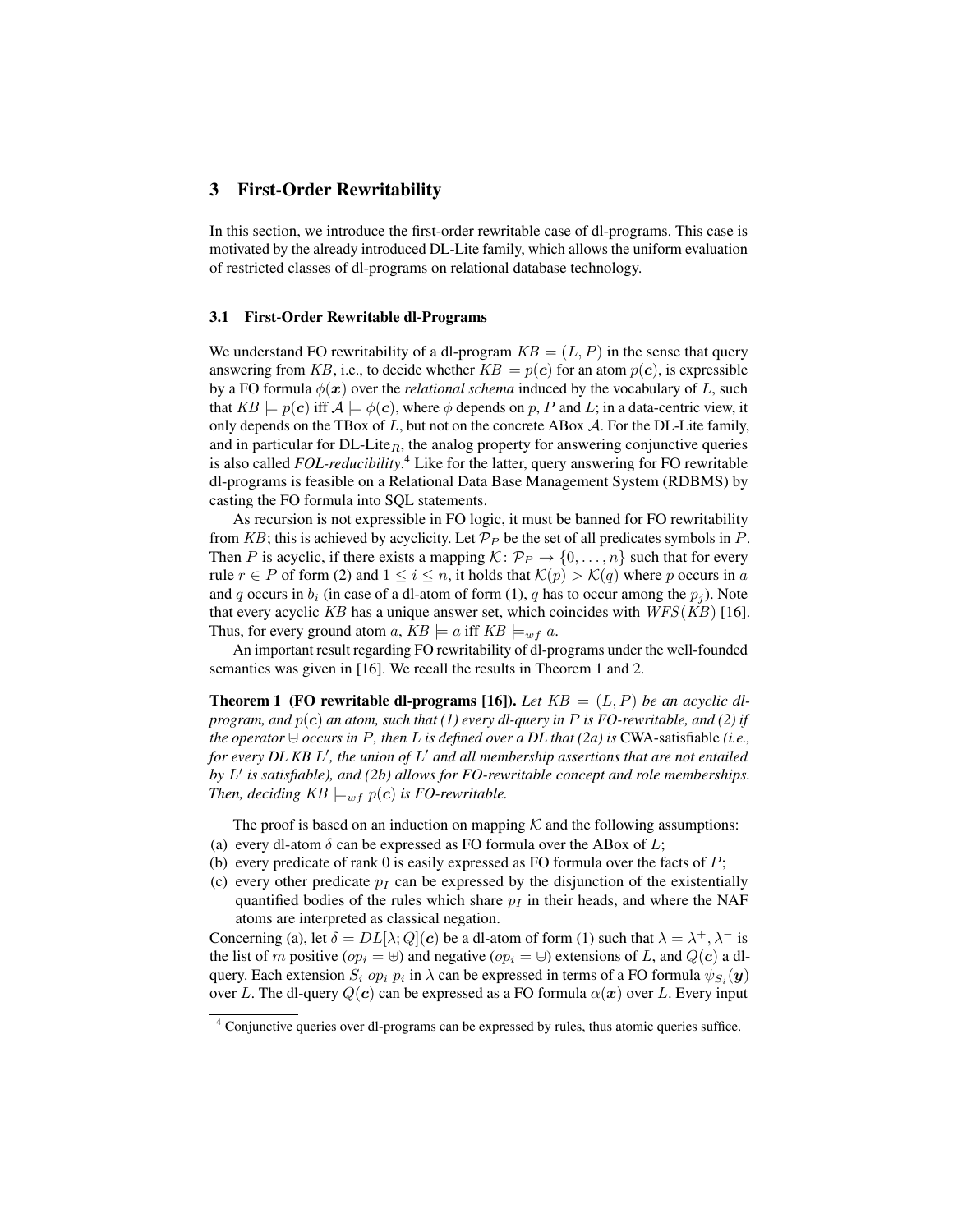predicate  $p_i$  in  $\lambda$  is as a FO formula  $\psi_i(x)$  over P. Then, the FO formula  $\delta(x)$  over the ABox  $A$  of  $L$  and facts of  $P$ 

$$
\delta(\boldsymbol{x}) = \alpha^{\lambda^+}(\boldsymbol{x}) \vee \bigvee_{j=1}^m \exists \boldsymbol{y} \left( \psi_{S_j}^{\lambda^+}(\boldsymbol{y}) \wedge \psi_j(\boldsymbol{y}) \right) , \qquad (3)
$$

where  $\alpha^{\lambda^+}$  (resp.  $\psi_{S_j}^{\lambda^+}$ ) is obtained from  $\alpha$  (resp.  $\psi_{S_j}$ ) by replacing every  $S_i(s)$ , such that  $S_i$  occurs in  $\lambda^+$  by  $S_i(s) \vee \psi_{i_1}(s) \vee \cdots \vee \psi_{i_{k_i}}(s)$ , where  $S_{i_1}, \ldots, S_{i_{k_i}}$  are all occurrences of  $S_j$  in  $\lambda^+$ . For the meaning of the assumptions, we refer to [16].

*Example 3.* Consider  $KB = (L, P)$  from Example 1. To illustrate all parts of the transformation, we create a variant of KB as  $KB' = (L, P')$ , where  $P' = P \cup \{s(X) \leftarrow q(X)\}.$ We can express query  $D(X)$  (after the *perfect rewriting*) by the FO formula  $\alpha(X)$  =  $C(x) \vee D(x)$  over  $\mathcal{A} = \emptyset$ . As FO formulas, p and q are  $\psi_p = p(x)$  and  $\psi_q = q(x)$ over  $F = \{p(a), p(b), q(c)\}\$ . Then the dl-atom  $DL[C \oplus p; D](X)$  is translated into  $\delta_1(x) = C(x) \vee D(x) \vee p(x)$ , while the dl-atom  $DL[C \oplus q; C \oplus p; D](X)$  is translated into  $\delta_2(x) = C(x) \vee D(x) \vee q(x) \vee \exists y ((C(y) \vee q(y)) \wedge p(y))$ , both over F. The rules for predicate s are translated into  $\exists x . q(x) \vee \exists x . (\delta_1(x) \wedge \neg \delta_2(x))$  over F.

Theorem 2 (FO-rewritable dl-program over the DL-Lite family [16]). *For any vocabulary*  $\Phi$ *, acyclic dl-program*  $KB = (L, P)$ *, and atom*  $p(c)$ *, such that 1. L is in a DL of the DL-Lite family, and 2. all dl-queries in P are of the form*  $C \sqsubseteq D$ *,*  $\neg (C \sqsubseteq D)$ *<i>,*  $C(t)$ *or* R(t, s)*, where* C *is an atomic concept,* D *is an (possibly negated) atomic concept, and* t, *s* are terms of L, deciding  $KB \models_{wf} p(c)$  is first-order rewritable.

Since the DL-Lite family is CWA-satisfiable [8], operator  $\cup$  is allowed in P and dl-queries of the form  $C(t)$  and  $R(t, s)$  are immediately FO rewritable. Furthermore, dl-queries of the form  $C \sqsubseteq D$  can be reduced to queries as follows:  $L' \models C \sqsubseteq D$ iff  $L' \cup \{C(e), D'(e), D' \sqsubseteq \neg D, A'(d), A' \sqsubseteq \neg A\} \models A(d)$ . Similar,  $\neg (C \sqsubseteq D)$  can be reduced to  $L' \models \neg (C \sqsubseteq D)$  iff  $L' \cup \{C \sqsubseteq D, A'(d), A' \sqsubseteq \neg A\} \models A(d)$ , where d and  $e$  are fresh individuals, and  $A$ ,  $A'$ , and  $D'$  are fresh atomic concepts.

### 3.2 Implementation and Experiments

Based on the ideas above, the experimental system MOR evaluates conjunctive queries over an acyclic dl-program KB using an RDBMS (which we call the database), viz. PostgreSQL 8.4. MOR has three main modules: a Datalog-to-SQL rewriter, a DL-Lite plugin, and an adaption of the DL-Lite<sub>R</sub> reasoner Owlgres (see [48]).

– The Datalog-to-SQL rewriter, which is based on well-known techniques, cf. [49], can also handle limited rule recursion (see Subsection 3.3). However, different from DLVDB[49], SQL views are not materialized and recursion is handled differently. In MOR the focus is merely on linear recursion based on a *direct evaluation algorithm* of the transitive closure, and relies on the native implementation of the RDBMS. On the other hand in  $DLV^{DB}$ , full recursion is implemented based on an optimized *semi-naive algorithm*, where iteratively SQL statements are executed until a fixpoint is reached (in [43] both algorithms are compared).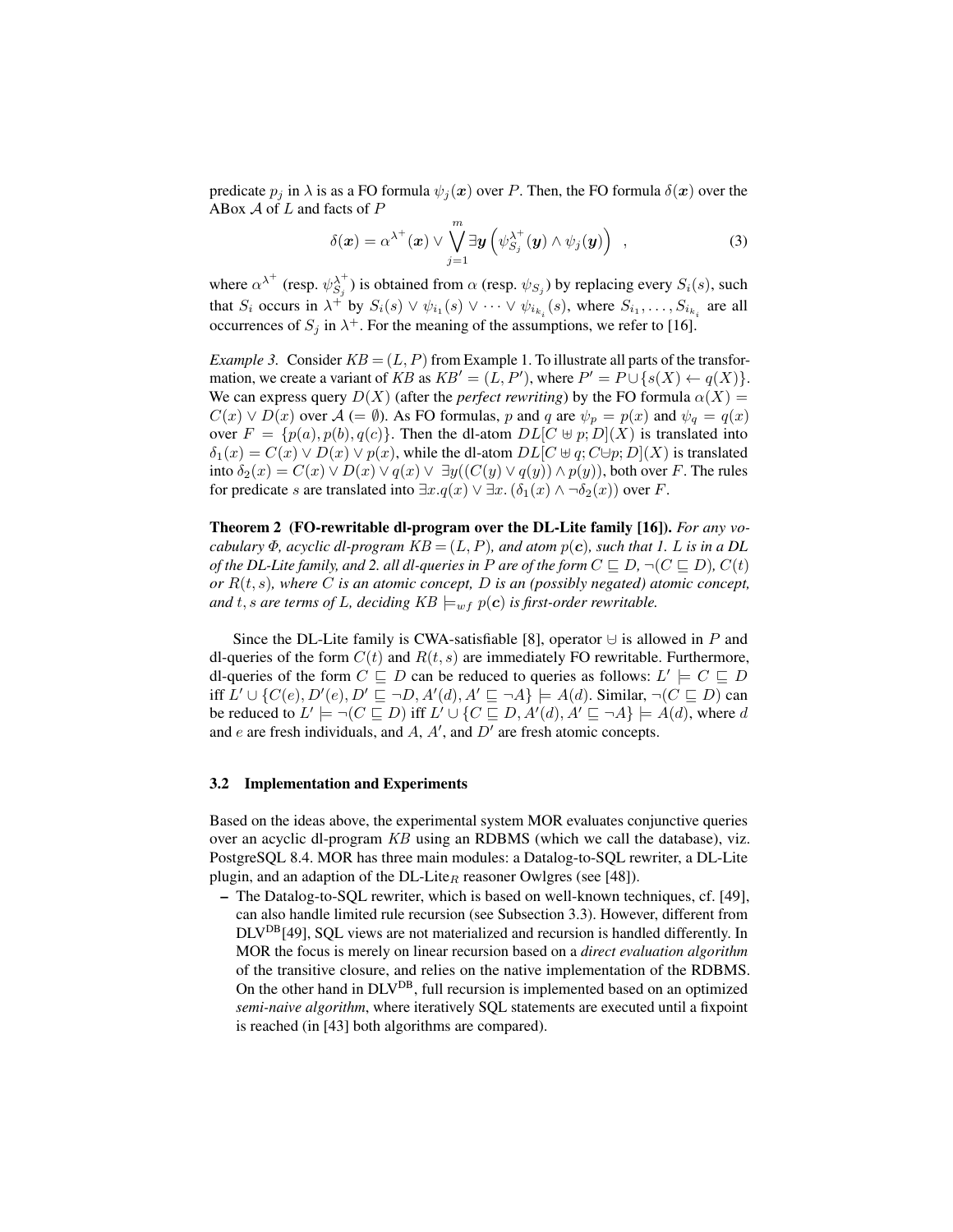– The DL-Lite plugin transforms dl-atoms according to the rewriting above. In that, it exploits a modified version of Owlgres to obtain the result of the PerfectRef algorithm [8], i.e., the *perfect rewriting* of a query and the TBox, without execution.

Given  $KB = (L, P)$  and a conjunctive query Q, the rewriting puts the facts of P and the ABox of  $L$  in the database and rewrites the rules of  $P$  into cascading VIEWS. For every predicate p occurring in some rule head, one  $VIEW<sub>p</sub>$  is created, consisting of the UNION of SELECT−PROJECT−JOIN (SPJ) statements for the bodies of rules with p in the head, where negated atoms not a are cast to NOT IN  $(\cdot)$  statements. Acyclicity of KB ensures a proper evaluation order of all views; for details, see [46]. The conjunctive query  $Q(x) = p_1(x_1), \ldots, p_m(x_m)$ , which can be seen as a rule  $Q(x)$  $p_1(\boldsymbol{x}_1), \ldots, p_m(\boldsymbol{x}_m)$ , is rewritten into a single (SPJ) SQL statement.

With the  $\uplus$  and  $\uplus$  operator and a *static* ABox in the RDBMS, the rewriting of dl-atoms is more involved. We have to modify the ABox  $A$  temporally to  $A'$  prior to evaluating the dl-query over  $A'$ . In addition, the internal DB schema of Owlgres must be respected. Again, acyclicity of KB ensures an evaluation order  $K$  for the temporary modified ABoxes, which is realized for each  $DL[\lambda; Q](c)$  as follows:

- (a) create new VIEWS representing ABoxes  $\mathcal{A}'_{\mathcal{K}}$ , building the union of  $\mathcal{A}'_{\mathcal{K}-1}$  and all  $S_i$  op<sub>i</sub>  $p_i$  of  $\lambda$  (where  $p_i$  is an existing view);
- (b) Modify the perfect rewriting of Q to use  $A'_\mathcal{K}$  instead of A.

Clearly, after the evaluation of the dl-program, A has to be reverted to its original state. MOR allows to access other plugins than the DL-Lite plugin, which may support dl-atoms for querying other DLs, or even other kinds of knowledge sources (e.g., a spatial database). The basic requirement is that the plugin has to return an SQL rewriting.

For experimentation, we considered three different categories of benchmark instances: (1) randomly generated sets of facts  $(R_n)$ ; (2) a simplified version of DB pedia  $(D_n)$ ; and (3) the well-known Lehigh University Benchmark (LUBM) [26]  $(U_n)$ . As LUBM is not fully in DL-Lite<sub>R</sub>, we altered roughly 10% of the TBox axioms like transitive roles to normal roles and equality axioms of the form  $B \equiv C_1 \sqcap C_2$  to  $B \sqsubseteq C_1$  and  $B \sqsubseteq C_2$ . The index n in our instances denote the number of facts in  $R_n$  and the ABox assertions in  $D_n$  and  $U_n$ ; we report the outcome for runs with  $n \in \{10k, 100k, 250k, 500k, 1M\}$ . The test data of  $R_n$  was randomly generated allowing a high selectivity among the join attributes. For  $D_n$ , different sets of books, periodicals, and publications were extracted from DB pedia, including a single role. The test data for  $U_n$  was generated by the LUBM instance generator; e.g., university  $U_{100k}$  has about 12k individuals.

As a baseline system, we compared MOR to DLV [38], DLV<sup>DB</sup>[49], and dlvhex [18]. DLVDB is a tight coupling of DLV with a relational DBMS, in which SQL queries over an (external) database can be evaluated. In case of dlvhex, we used its standard DL plug-in (interfacing RacerPro 1.9.2 [27]), which we refer to as dlvhex[DL]. The benchmark runs  $FO_1$ – $FO_3$  are summarized in Table 1. Here,  $FO_1$  has no ontology access; it serves to assess the rule rewriting. In  $FO_2$ , the dl-program extended the ABox by constantly 60 individuals, imported from a randomly generated relation. The program in the runs of  $FO_3$  resembles Query 9 of [26] with a triangular pattern of low selectivity roles plus an additional NAF atom.

We conducted our experiments on an openSUSE 11.1 (x86\_64) server having a Intel Xeon CPU E5450 3.00GHz and 15.7 GB of RAM. The rewriting was evaluated on a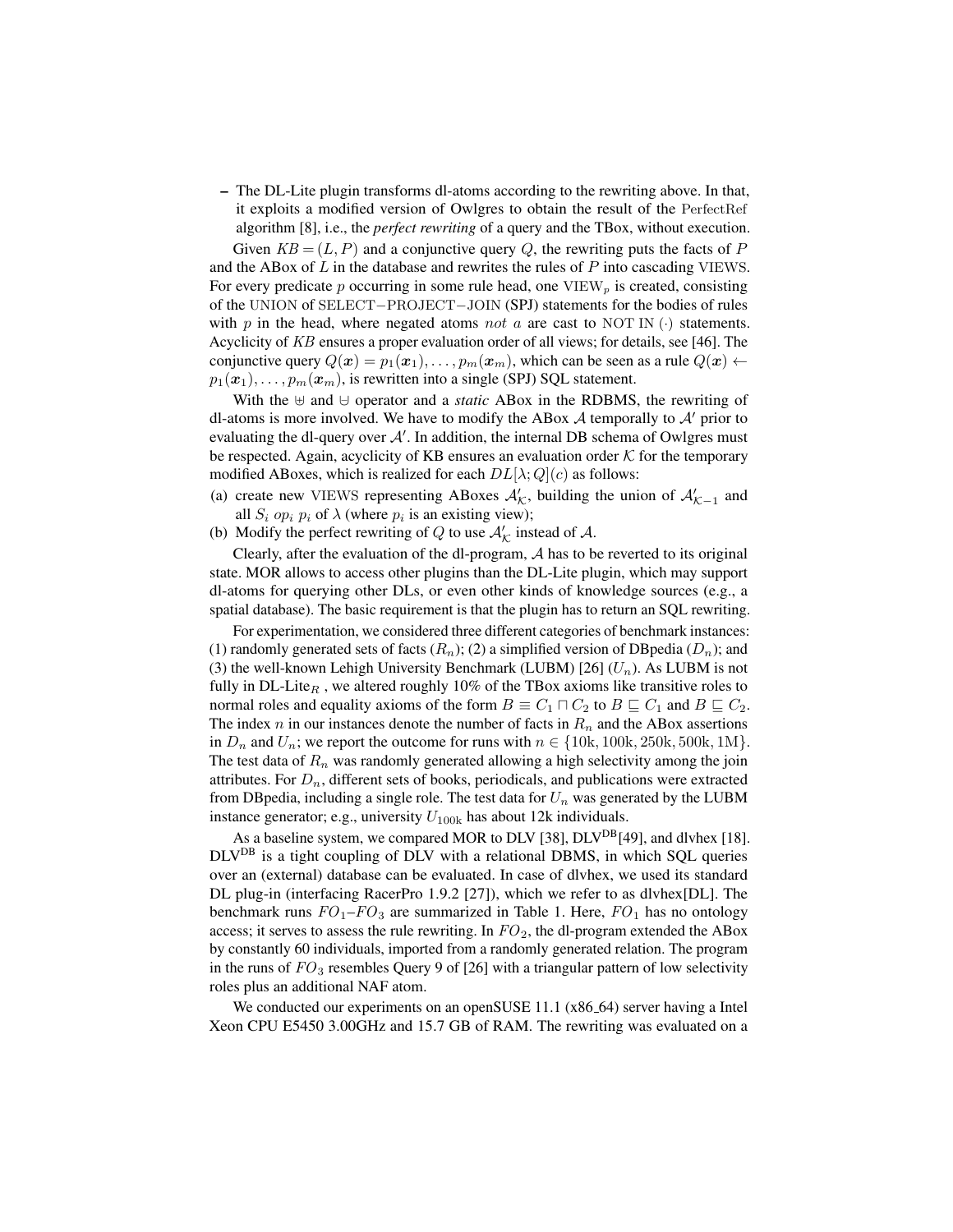Table 1: Benchmark Overview

|                 | Name Description                                                                | Systems                 | Data | Reference                              |
|-----------------|---------------------------------------------------------------------------------|-------------------------|------|----------------------------------------|
|                 | $FO1$ Tree of binary joins (with negation)                                      |                         |      | DLV; $DLV^{DB}$ Random [46, Ex. 5.2.1] |
| FO <sub>2</sub> | Select a range of the KB upon extension<br>with books from an external source   | $DLVDB$ ;<br>dlyhex[DL] |      | DBpedia [46, Ex 5.3.3]                 |
| FO <sub>3</sub> | Seek students taking courses of faculty<br>advisors who are not full professors |                         |      | dlyhex $[DL]$ LUBM $[46, Ex 5.4.2]$    |
| FO <sub>4</sub> | Transitive closure of the organization<br>hierarchy fed to the DL KB            |                         |      | dlvhex $[DL]$ LUBM $[46, Ex 5.4.3]$    |

Table 2: Benchmark Results for FO-Rewritable DL-Programs (Runtime in secs) (a) Benchmark  $FO_1$ (b) Benchmark  $FO<sub>2</sub>$ 

|                                |          | $\mathcal{L}$ beneminant $\mathcal{L}$ |            |                                           |    | $\overline{\mathcal{L}}$ |  |
|--------------------------------|----------|----------------------------------------|------------|-------------------------------------------|----|--------------------------|--|
| Instance MOR DLV <sup>DB</sup> |          |                                        | <b>DLV</b> | Instance MOR DLV <sup>DB</sup> dlvhex[DL] |    |                          |  |
| $R_{10k}$                      | $\leq$ 1 | 91                                     |            | $D_{10k}$                                 |    | $\leq$ 1                 |  |
| $R_{100k}$                     |          |                                        | 105        | $D_{100k}$                                | 4  |                          |  |
| $R_{\rm 250k}$                 |          | 4                                      | 977        | $D_{\rm 250k}$                            | 9  | 25                       |  |
| $R_{\rm 500k}$                 |          | 9                                      | 2.795      | $D_{500k}$                                | 18 | 50                       |  |
| $R_{1\mathrm{M}}$              |          | 19                                     | 11.446     | $D_{1M}$                                  | 42 | 145                      |  |

|                |    | (c) Benchmark $FO_3$    |            | (d) Benchmark $FO_4$ |                         |  |  |  |
|----------------|----|-------------------------|------------|----------------------|-------------------------|--|--|--|
|                |    | Instance MOR dlyhex[DL] |            |                      | Instance MOR dlyhex[DL] |  |  |  |
| $U_{10k}$      |    | 36                      | $U_{10k}$  |                      | 35                      |  |  |  |
| $U_{100k}$     |    | 117                     | $U_{100k}$ |                      | 108                     |  |  |  |
| $U_{\rm 250k}$ | 11 |                         | $U_{250k}$ |                      |                         |  |  |  |
| $U_{\rm 500k}$ | 20 |                         | $U_{500k}$ |                      |                         |  |  |  |
| $U_{1M}$       |    |                         | $U_{1M}$   |                      |                         |  |  |  |

PostgreSQL 8.4 database, with increased shared buffers and work mem parameters to utilize the available RAM. For each benchmark, the average of five runs was calculated, having a timeout of 6 hours, and a memout of 14.7 GB for each run.

The results are shown in Table 2; the entries with "—" (*out of memory*) for dlvhex are due to RacerPro's usage of the AllegroGraph library, which limited the instance size. (The optimized RacerPro 2.0 release is not available with dlvhex at present.) The results let observe a linear runtime behavior of MOR for all benchmarks except  $FO<sub>4</sub>$ . The use of indexes in the database might lead to performance gains. Owlgres creates default indexes during KB loading, but none exploiting the particular dl-program structure. In case of  $FO_1$  (Table 2a, MOR and  $DLV^{DB}$  scale similarly, but the use of views is faster than materialization as applied in the standard version of DLVDB. On the other hand, the rule rewriting of DLV<sup>DB</sup> appears to be effective. In case of  $FO_2$  (Table 2b), the temporary update of the DL knowledge base did not hit much on MOR's performance and also here quasi-linear runtime was achieved; DLV<sup>DB</sup> also scales well but at a more increasing pace. Further details are available on the benchmark webpage.<sup>3</sup>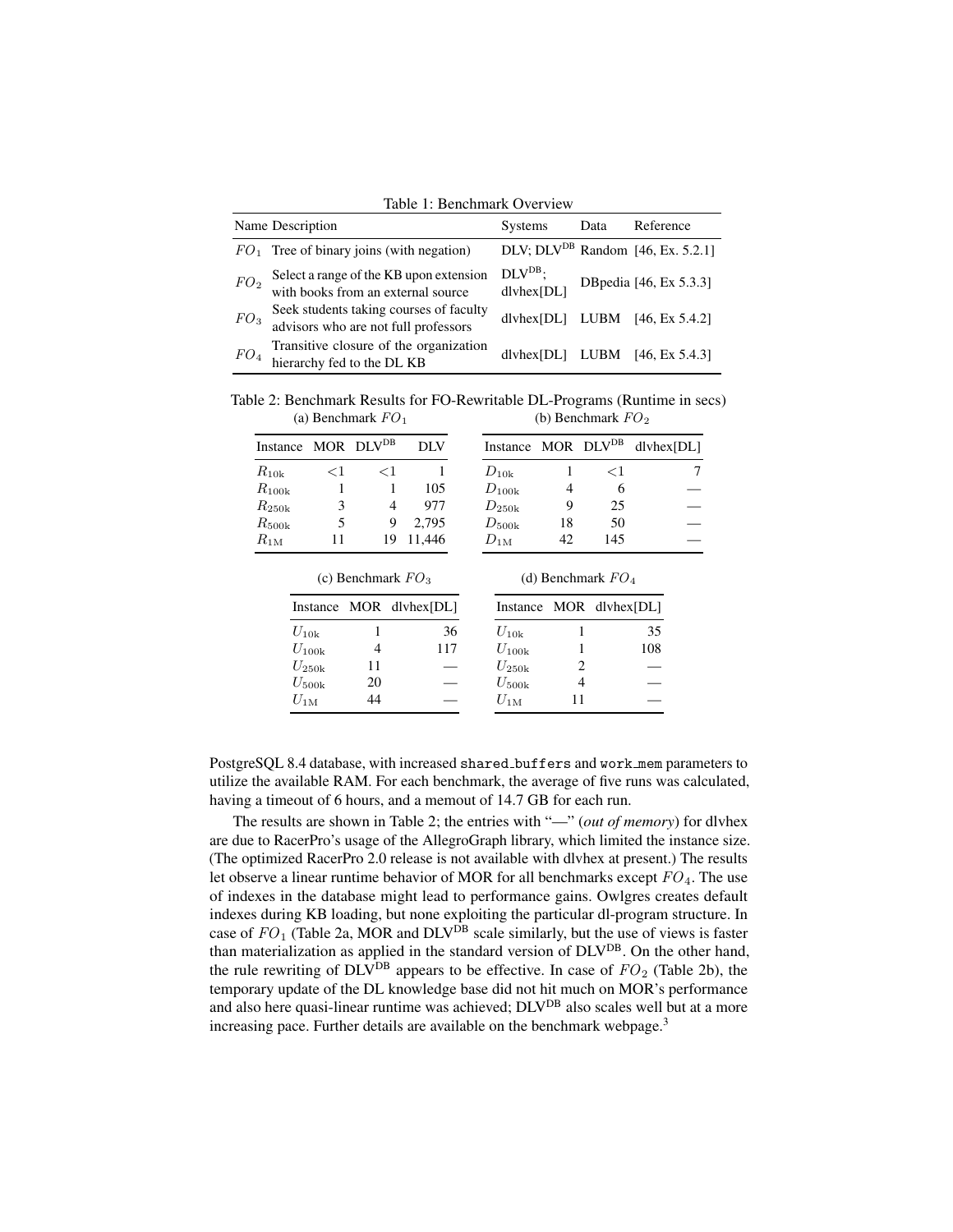#### 3.3 Limited Recursion

FO rewritability is mainly motivated by its link to RDBMS and SQL, which allows for exploiting efficient database engines. The SQL:1999 standard, however, also foresees a limited form of linear recursion in queries, such that, e.g., the transitive closure of a base relation is definable. The respective classic rule-based definition for base relation  $a$ 

$$
p(X,Y) \leftarrow a(X,Y). \qquad p(X,Y) \leftarrow a(X,Z), \ p(Z,Y).
$$

is written in SQL as

WITH RECURSIVE p AS (SELECT  $*$  FROM a UNION SELECT a.1 p.2 FROM a, p WHERE  $a.2 = p.1$ ) SELECT ∗ FROM p

To exploit SQL:1999 linear recursion features for dl-programs, we impose in addition to linearity the following syntactic restriction: (1) no predicate depends negatively on itself (i.e., negation is stratified), and (2) no predicate cycles through some dl-atom; the latter still allows recursive predicates as input of dl-atoms. Informally, this supports linear stratified negation with non-recursive DL KB access.

Related to the experiments above, we performed benchmark  $FO_4$  based on the LUBM ontology  $U_n$  and a linear recursive dl-program. As DL-Lite<sub>R</sub> misses transitive roles, we calculate the transitive closure of the sparse, tree-like structure of the  $sub Organization$  role (thus the organizational hierarchy of the LUBM university) in the rules part and update the DL KB. We observed in the results (in Table 2d) an indication for quadratic runtime. We also point to another experiment (see [46, Ex. 5.2.3]), where randomly generated, cyclic data led to irregular runtime; in one case, runs with  $U_{50k}$  were faster than with  $U_{25k}$  due to depth and cycles. We further encountered a limitation in Postgres' recursive query implementation on cyclic data. As it iterates joins without cycle detection, $5$  queries even may not terminate. To avoid this, we used Postgres's LIMIT parameter to safely bound the iterations.

## 4 Datalog<sup>¬</sup> Rewritability

In this section, we consider uniform evaluation of dl-programs by rewriting to  $\text{Database} \square$ , which basically are dl-programs as in Section 2.2 but without dl-atoms. Positive such programs are known as *plain* Datalog and have a canonical semantics, while under negation different semantics (answer sets, well-founded atoms) are widely used. Datalog $\bar{ }$  is more expressive than FO logic, and compared with FO rewriting, we do not pose any restriction in the rule part, thus we can naturally use recursive rules. The ontologies in dl-programs can also be "inlined" into some  $\text{Database}$ " programs in a modular way.

### 4.1 DL Datalog Rewritability and Inline Evaluation

For Datalog $\bar{ }$  rewritability of dl-programs, we need a suitable notion of rewritability of a DL knowledge base. To this end, [28] defined a description logic DL to be Datalog*rewritable*, if there exists a transformation  $\Phi_{\mathcal{DL}}$  from  $\mathcal{DL}$  KBs to Datalog programs such that, for every  $D\mathcal{L}$  KB  $L$ ,

<sup>&</sup>lt;sup>5</sup> http://archives.postgresql.org/pgsql-hackers/2008-02/msg00642.php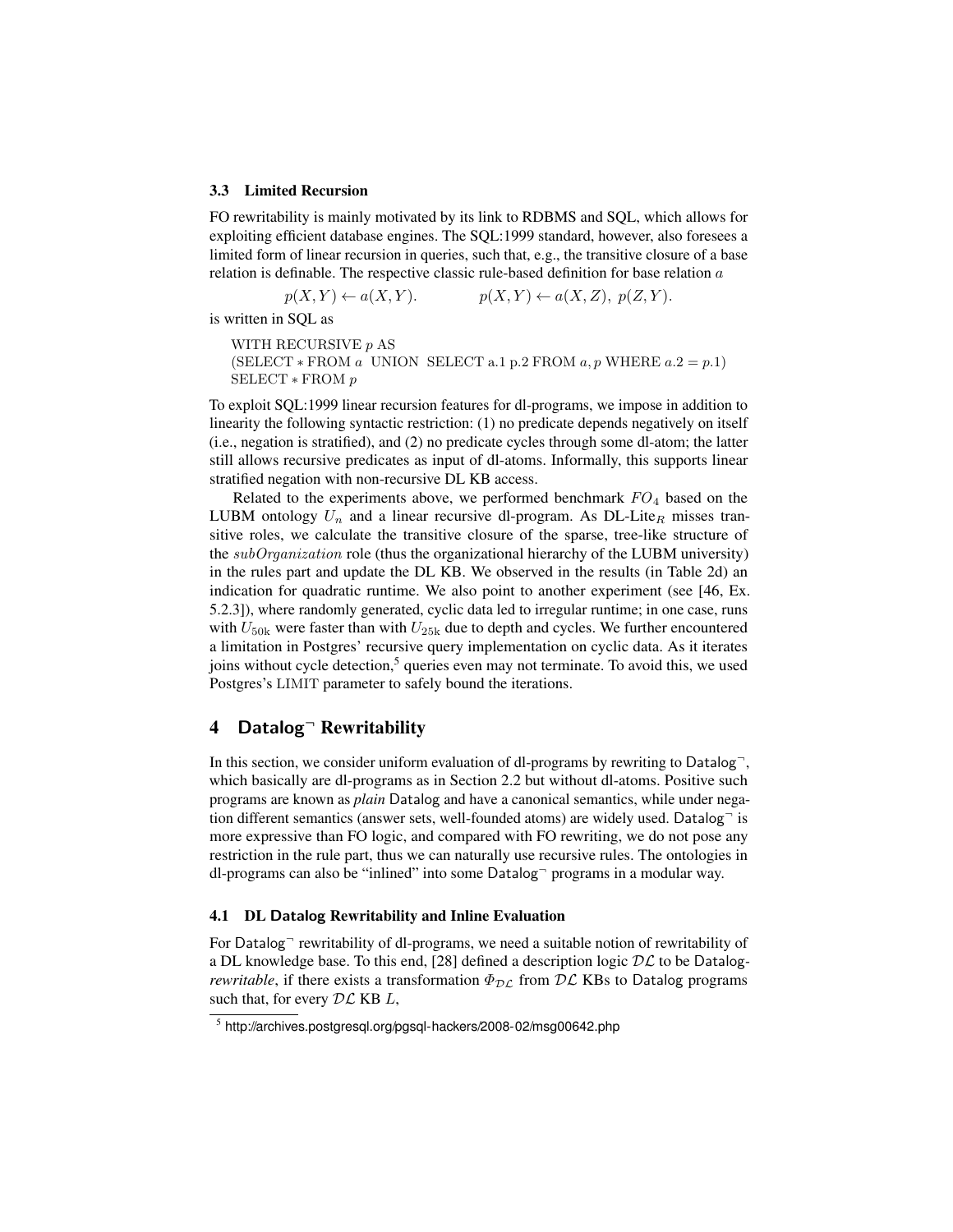- (i)  $L \models Q(\mathbf{o})$  iff  $\Phi_{\mathcal{DL}}(L) \models Q(\mathbf{o})$  for any concept or role name Q from L, and individuals **o** from  $L$ ;
- (ii)  $\Phi_{\text{DL}}$  is *modular*, i.e., for  $L = \langle \mathcal{T}, \mathcal{A} \rangle$  where  $\mathcal{T}$  is a TBox and A an ABox,  $\Phi_{\mathcal{DL}}(L) = \Phi_{\mathcal{DL}}(\mathcal{T}) \cup \mathcal{A};$

DL-programs  $KB = (L, P)$  over Datalog-rewritable DLs can be readily transformed to Datalog<sup>-</sup> programs. Let  $\Lambda_P = {\lambda | DL[\lambda; Q] \overline{loc}}$  occurs in P be the set of all input lists of dl-atoms appearing in P. The transformation  $\Psi(KB)$  of a dl-program KB is then defined as  $\Phi_{\mathcal{DL}}(L_{A_P}) \cup P^{ord} \cup \rho(A_P) \cup T_P$ , where

- $-L_{\Lambda_P} = \bigcup_{\lambda \in \Lambda_P} L_\lambda$ , where  $L_\lambda$  is L with all concept and role names subscripted with  $\lambda$ . Intuitively, each input signature of a dl-atom in P will influence L differently. As we want to cater for these influences in one program, we have to differentiate between the KBs with different inputs;
- $\rho(A_P)$  is a Datalog program that contains for each  $\lambda = S_1 \oplus p_1, \ldots, S_m \oplus p_m \in A_P$ the rules  $S_i \setminus (\mathbf{X_i}) \leftarrow p_i(\mathbf{X_i})$ ,  $1 \leq i \leq m$ , where the arity of  $\mathbf{X_i}$  matches the one of  $S_i$ . Intuitively, we add the extension of  $p_i$  to the appropriate concept or role;
- $P^{ord}$  is P with each dl-atom  $DL[\lambda; Q](\mathbf{t})$  replaced by a new atom  $Q_{\lambda}(\mathbf{t});$
- $T_P$  consists of Datalog facts  $\top(a)$  and  $\top^2(a, b)$  for all  $a, b$  in the Herbrand domain of  $P$  to ensure their introduction in  $L$ .

*Example 4.* Consider  $KB' = (L, P')$ , which replaces the last rule of P in Example 1 by  $s(X) \leftarrow DL[C \oplus p; D](X)$ , not  $DL[C \oplus q; D](X)$ . Here, L is rather simple. We can transform  $L_{A_P}$  to  $\Phi(L_{A_P}) = \{D_{\lambda_1}(X) \leftarrow C_{\lambda_1}(X); D_{\lambda_2}(X) \leftarrow C_{\lambda_2}(X)\}.$  Then  $\Lambda_P = \{\lambda_1 = C \uplus p, \lambda_2 = C \uplus q\}$  and  $\rho(\Lambda_P) = \{C_{\lambda_1}(X) \leftarrow p(X); C_{\lambda_2}(X) \leftarrow q(X)\}.$ Program  $P^{ord}$  consists of all facts of  $P'$  and the rule  $s(X) \leftarrow D_{\lambda_1}(X)$ , not  $D_{\lambda_2}(X)$ . Finally, we add  $T_P = \{ \top(o) \mid o \in \{a, b, c\} \} \cup \{ \top^2(o_1, o_2) \mid \{o_1, o_2\} \subset \{a, b, c\} \}.$ 

The following result allows us to reduce reasoning from dl-programs to Datalog $\overline{\ }$ under well-founded semantics.

**Theorem 3** ([28]). Let  $KB = (L, P)$  be a dl-program over a Datalog-rewritable DL and  $a \in HB_P$ . Then,  $KB \models_{wf} a \text{ iff } \Psi(KB) \models_{wf} a$ .

A similar result holds for answer set semantics.

Theorem 4. *Let* KB *be a dl-program over a* Datalog*-rewritable DL. Then the answer sets of* KB *correspond 1-1 to the answer sets of* Ψ(KB)*, such that (i) every answer set of* KB *is expendable to an answer set of* Ψ(KB)*; and (ii) for every answer set* J *of*  $\Psi(KB)$ , its restriction  $I = J \vert_{H B_P}$  to  $H B_P$  is an answer set of KB.

The reduction from dl-programs to Datalog $\neg$  above only considers the operation  $\uplus$ and positive dl-queries. Negative dl-queries can be reduced to inconsistency checking (see Sec. 4.3 for a discussion). Next we consider concrete datalog rewritable DLs.

### 4.2 Inline Evaluation over  $\mathcal{L} \mathcal{D} \mathcal{L}^+$  Ontologies

The description logic  $L\mathcal{DL}^+$  [28, 55] is designed as a lightweight ontology language which is expressive enough to capture many real life ontologies. It imposes syntactic restrictions on axioms  $\alpha \sqsubset \beta$ , distinguishing between the "body"  $\alpha$  and the "head"  $\beta$ , shown in Table 3a.

An  $\mathcal{L} \mathcal{D} \mathcal{L}^+$  ontology is a pair  $L = \langle \mathcal{T}, \mathcal{A} \rangle$  of a TBox  $\mathcal{T}$  and an ABox  $\mathcal{A}$ , where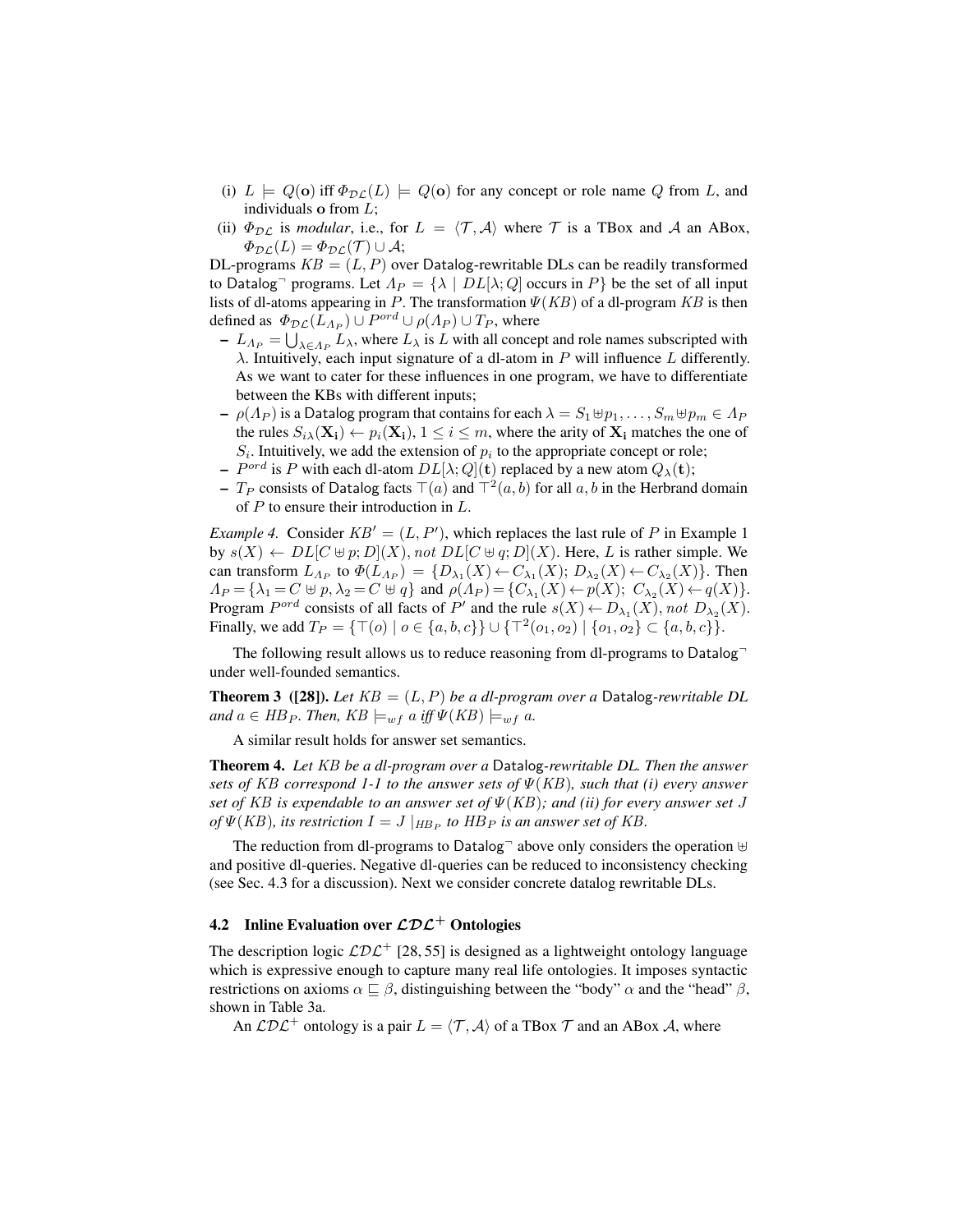Table 3: Syntax of  $\mathcal{L}D\mathcal{L}^+$  and  $\mathcal{SROEL}(\Pi, \times)$ 

(a) head (h-) and body (b-) restrictions on roles and concepts in  $\mathcal{L}D\mathcal{L}^+$  axioms

- *h-roles* (h for *head*) S, T are (i) *role names* R, (ii) *role inverses* S <sup>−</sup>, (iii) *role conjunctions*  $S \sqcap T$ , and (iv) *role top*  $\top^2$ ;
- $-$  *b-roles* (*b* for *body*) S, T are the same as h-roles, plus (v) *role disjunctions*  $S \sqcup T$ , (vi) *role sequences*  $S \circ T$ , (vii) *transitive closures*  $S^+$ , (viii) and *role nominals*  $\{(o_1, o_2)\}$ , where  $o_1$ ,  $o_2$  are individuals.
- *basic concepts* C, D are concept names A,  $\top$ , and conjunctions  $C \sqcap D$ ;
- *h-concepts* are (i) *basic concepts* B, and (ii) *value restrictions* ∀S.B where S is a *b-role*;
- $-$  *b*-concepts C, D are (i) basic concepts B, (ii) disjunctions  $C \sqcup D$ , (iii) exists restrictions  $\exists S.C$ , (iv) *atleast restrictions*  $\geq nS.C$ , and (v) *nominals*  $\{o\}$ , where S is a b-role, and o is an individual.

|  | (b) Syntax of $\mathcal{SROEL}(\square, \times)$ |  |
|--|--------------------------------------------------|--|
|--|--------------------------------------------------|--|

- Concept constructors are (i) top  $\top$ , (ii) bottom  $\bot$ , (iii) conjunction  $C \sqcap D$ , (iv) existential restriction  $\exists R.C$ , (v) nominal  $\{a\}$ ;
- Axioms are (i) concept assertion  $C(a)$ , (ii) role assertion  $R(a, b)$ , (iii) concept inclusion (GCI)  $C \sqsubseteq D$ , (iv) role inclusion  $R \sqsubseteq T$ , (v) generalized role inclusion  $R \circ S \sqsubseteq T$ , (vi) role conjunction  $S_1 \sqcap S_2 \sqsubseteq T$ , (vii) concept production  $C \times D \sqsubseteq T$ ,  $R \sqsubseteq C \times D$ .
- $-$  T is a set of *terminological axioms*  $B \subseteq H$ , where B is a b-concept and H is an h-concept, and *role axioms*  $S \subseteq T$ , where S is a b-role and T is an h-role, and
- A is a set of assertions of the form  $C(o)$  and  $S(o_1, o_2)$  where C is an h-concept and S is an h-role.

Essentially,  $L\mathcal{DL}^+$  extends OWL 2 RL [40] with singleton nominals, role conjunctions, and transitive closure. Designing a transformation  $\Phi_{\mathcal{LDL}^+}$  of  $\mathcal{LDL}^+$  into Datalog is straightforward; each TBox (ABox) axiom is transformed into an equivalent Datalog rule (fact), similarly as in [25]. For example, if  $Person \Box \exists headOf.Dept \sqsubseteq Chair \in L$ , then we add a rule  $Chair(X) \leftarrow Person(X)$ , head  $Of(X, Y)$ ,  $Depth(Y)$  to the Datalog program  $\Phi_{\mathcal{LDL}+}(L)$ . For details of the rewriting, please see [28].

### 4.3 Inline Evaluation over EL Ontologies

We consider the DL  $\mathcal{SROEL}(\Pi, \times)$  [37], whose syntax is given in Table 3b; it is a superset of OWL 2 EL [40] disregarding datatypes, and adds concept production, which can be seen as a generalization of domain and role restriction.

Krötzsch [37] shows a Datalog encoding for  $\mathcal{SROEL}(\Pi, \times)$  describing a proof system. Every TBox axiom, ABox axiom, concept name, role name, and individual is transformed to a *fact* by an input translation  $I_{inst}$ . A fixed set  $P_{inst}$  contains the derivation rules, which are independent of the concrete  $\mathcal{SROEL}(\Pi, \times)$  ontology (see [37]).

In the following, for simplicity, when we say  $\mathcal{EL}$ , we always mean  $\mathcal{SROEL}(\sqcap, \times)$ . For an  $\mathcal{EL}$  ontology L, define a Datalog transformation by

 $\Phi_{\mathcal{EL}}(L) = P_{inst} \cup \{I_{inst}(\alpha) \mid \alpha \in L\} \cup \{I_{inst}(s) \mid s \in N_I \cup N_C \cup N_R\}$ .

**Theorem 5** ([37]). *Given an*  $\mathcal{EL}$  *ontology L, the transformation*  $\Phi_{\mathcal{EL}}$  *is sound and complete w.r.t. instance checking, i.e., (i)*  $L \models C(a)$  *iff*  $\Phi_{\mathcal{EL}}(L) \models isa(a, C)$ *, and (ii)*  $L \models R(a, b)$  *iff*  $\Phi_{\mathcal{EL}}(L) \models triple(a, R, b).$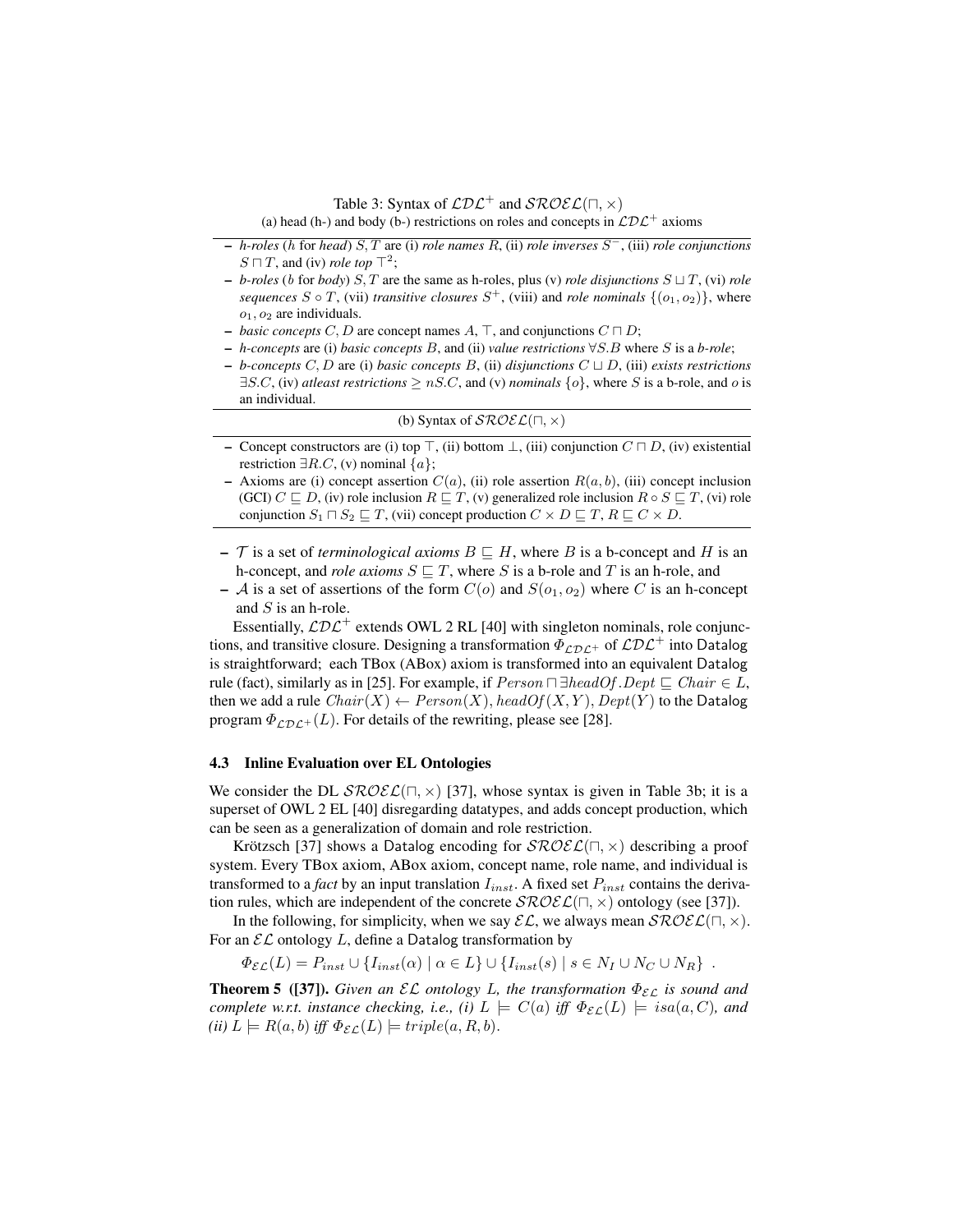*Example 5.* Let  $L_1 = \{A(a), A \sqsubseteq \exists R.B, B \sqsubseteq C, \exists R.C \sqsubseteq D\}$ , and suppose we want to decide  $L_1 \models D(a)$ . The axioms of  $L_1$  and the signatures  $N_I$ ,  $N_C$ , and  $N_R$  are transformed to facts in  $\Phi_{\mathcal{EL}}(L_1)$ :

$$
\left\{\n\begin{array}{l}\nisa(a, A); \, supEx(A, R, B, e^{A \sqsubseteq \exists R.B}); \, subClass(B, C); \, subEx(R, C, D);\n\\ \nnom(a); \, cls(A); \, cls(B); \, cls(C); \, cls(D); \, roll(R)\n\end{array}\n\right\}.
$$

Then,  $P^{inst}$  is added to  $\Phi_{\mathcal{EL}}(L_1)$ ; in particular, also the rules

$$
isa(X, X) \leftarrow nom(X)
$$
  
\n
$$
isa(X, Z) \leftarrow subClass(Y, Z), isa(X, Y)
$$
  
\n
$$
isa(X_1, Z) \leftarrow subEx(V, Y, Z), triple(X_1, V, X_2), isa(X_2, Y)
$$
  
\n
$$
triple(X_1, V, X_2) \leftarrow supEx(Y, V, Z, X_2), isa(X_1, Y)
$$
  
\n
$$
isa(X_2, Z) \leftarrow supEx(Y, V, Z, X_2), isa(X_1, Y)
$$

From these rules and the above facts,  $isa(a, D)$  is derivable, and thus  $\Phi_{\mathcal{EL}}(L_1) \models D(a)$ .

Note that strictly,  $\Phi_{\mathcal{EL}}(L)$  is not a datalog rewriting as defined above. The mismatch is that ABox assertions (e.g.,  $C(a)$ ) are transformed into reified versions (e.g., is $a(a, C)$ ); this is easily fixed by using reification rules

$$
P^{re} = \{C(X) \leftarrow isa(X, C); \quad isa(X, C) \leftarrow C(X) \mid C \in N_C\} \cup \{R(X, Y) \leftarrow triple(X, r, Y); \quad triple(X, R, Y) \leftarrow r(X, Y) \mid R \in N_R\} .
$$

Then  $\varPhi_{\mathcal{EL}}'(L) = (\varPhi_{\mathcal{EL}}(L) \setminus \{I_{inst}(\alpha) \mid \alpha \in \mathcal{A}\}) \cup P^{re} \cup \mathcal{A}$  is a proper Datalog rewriting. However, in the following, for convenience, we will use  $\Phi_{\mathcal{EL}}$ , instead of  $\Phi_{\mathcal{EL}}'$ . **Negative dl-Queries.** Trivially,  $L \models \neg C(a)$  is equivalent to unsatisfiability of  $L \cup$  ${C(a)}$ . To answer a negative query  $\neg C(X)$ , we need to bind X to every possible individual, and reduce it to unsatisfiability checking. This one by one checking can be elegantly achieved via datalog encoding. The idea is to extend  $isa/2$  with two more arguments, representing the individual and the concept name, to  $isa_n/4$ ; in  $P_{inst}$ , each isa is uniformly replaced with isa\_n, and each triple uniformly with triple\_n, yielding  $P_{inst}^-$ . This set includes e.g. the following rules, which propagate subclass and conjunctive subclass membership:

 $isa_n(X, Z, C, J) \leftarrow subClass(Y, Z), isa_n(X, Y, C, J)$  $isa\_{n}(X, Z, C, J) \leftarrow subConj(Y_1, Y_2, Z), isa\_{n}(X, Y_1, C, J), isa\_{n}(X, Y_2, C, J)$ 

The individual unsatisfiability checks are then accomplished with rules  $P^-$ , which for each check add  $C(a)$ , expand all is  $a(X, Y)$  atoms with a and C, and make an atom  $isnota(a, C)$  true iff the test is successful:

$$
is a_n(X, Y, Y, X) \leftarrow nom(X), cls(Y)
$$
  
\n
$$
is a_n(X_1, Y_1, Y_2, X_2) \leftarrow isa(X_1, Y_1), cls(Y_2), nom(X_2)
$$
  
\n
$$
is not a(X, Y) \leftarrow isa_n(N, Z, Y, X), nom(N), bot(Z), nom(X)
$$

Let the extended  $\mathcal{EL}$  reduction for negative query of an  $\mathcal{EL}$  ontology L be defined as  $\Phi_{\mathcal{EL}}^-(L) = P_{inst}^- \cup \{I_{inst}(\alpha) \mid \alpha \in L\} \cup \{I_{inst}(s) \mid s \in N_I \cup N_C \cup N_R\} \cup P^-$ .

**Proposition 1.** For every  $\mathcal{EL}$  ontology L,  $L \models \neg C(a)$  iff  $\Phi_{\mathcal{EL}}^{\neg}(L) \models i \mathit{snota}(a, C)$ .

An application of dl-programs where negative dl-queries are important is terminological default logic over DLs [5, 11]. Here, Reiter-style default rules are applied to named individuals; we show the classic birds&penguins example for illustration.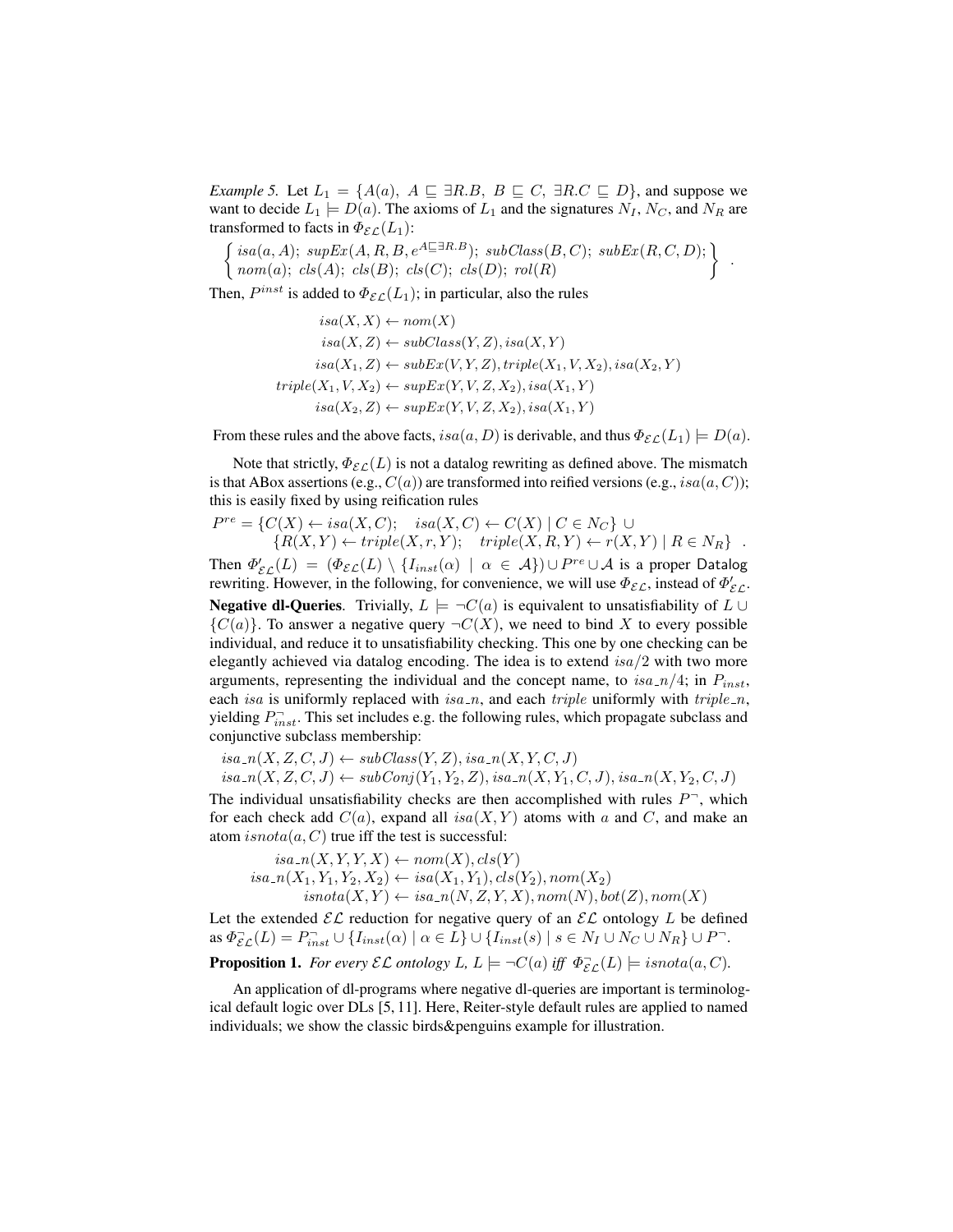*Example 6.* The knowledge base  $\Delta = \langle L, D \rangle$  consists of a DL KB  $L = \{Filter \sqcap$  $NonFlier \sqsubseteq \bot, Penguin \sqsubseteq Bird, Penguin \sqsubseteq NonFlier, Bird(tweety)$  (which is in  $\mathcal{EL}$ ), and a (singleton) set  $D = \{Bird(X) : Flier(X)/Flier(X) \}$  of default rules (informally, birds fly by default). The semantics of the KB  $\Delta$  is captured by the following dl-program  $KB = (L, \Pi(D))$  under answer set semantics (i.e., default extensions correspond to answer sets), where  $\Pi(D)$  is

$$
in\text{Flier}(X) \leftarrow not \text{ out}\text{Flier}(X)
$$
\n
$$
out\text{Flier}(X) \leftarrow not \text{ in}\text{Flier}(X)
$$
\n
$$
Flier^+(X) \leftarrow DL[\lambda; \text{Bird}](X), \text{ not } DL[\lambda'; \neg \text{Flier}](X)
$$
\n
$$
\text{fail} \leftarrow DL[\lambda'; \text{Flier}](X), \text{out}\text{Flier}(X), \text{not fail}
$$
\n
$$
\text{fail} \leftarrow DL[\lambda; \text{Flier}](X), \text{in}\text{Flier}(X), \text{not fail}
$$
\n
$$
\text{fail} \leftarrow DL[\lambda; \text{Flier}](X), \text{out}\text{Flier}(X), \text{not fail}
$$

where  $\lambda = \{Filter \oplus in\_Filter\}$  and  $\lambda' = \{Filter \oplus Filter^+\}$ . To rewrite KB to Datalog<sup>-</sup>, we use for the dl-atom  $DL[\lambda';\neg Flier](X)$  the rewriting  $\Phi_{\mathcal{EL}}^-(L_{\lambda'})\cup \rho(\lambda')\models$ isnota<sub> $\lambda'(X, Flier)$ </sub>, and for the other dl-atoms the rewriting  $\Phi_{\mathcal{EL}}(L_{\gamma}) \cup \rho(\gamma)$  |=  $isa_{\gamma}(X, Flier), \gamma \in \{\lambda, \lambda'\}.$  The Datalog<sup>-</sup> program has a single answer set, which contains Flier(tweety), as expected.

### 4.4 Implementation and Experiments

We implemented the datalog rewriting of dl-programs in the DReW reasoner. Initial results over  $\mathcal{L}D\mathcal{L}^+$  ontologies were given in [56], which compares DReW to dlyhex[DL]. The results clearly show that DReW outperforms the latter. For the present paper, we extended the rewriter to the  $\mathcal{EL}$  encoding given above. Thus, DReW can now be used as a DL-reasoner and a dl-program-reasoner for  $\mathcal{L}D\mathcal{L}^+$  and  $\mathcal{EL}$  ontologies.

The experiments have been run on an Ubuntu Linux 11.10 system on an AMD Opteron Magny-Cours 6176 SE 2.3GHz system with 24 cores and 128GB RAM. Further details are given on the benchmark webpage.<sup>3</sup>

**Instance retrieval With Large**  $\mathcal{EL}$  **TBoxes.** The experiment shows the efficiency of the  $\mathcal{EL}$  datalog rewriting for a large TBox. As test ontology we used an  $\mathcal{EL}$  variant of Galen,<sup>6</sup> a large biomedical ontology.<sup>7</sup> In the test, we created four ontology instances  $G_1$ to  $G_4$  that have a fixed Galen TBox and increasing ABoxes with  $10i$  assertions, each using roughly ten concepts and roles. We performed four instance retrieval queries over  $G_i$ : (i)  $q_1(X) = Substance(X)$ , (ii)  $q_2(X) = Animal(X)$ , (iii)  $q_3(X) = MaleAdult(X)$ , and (iv)  $q_4(X) = Human(X)$ .

We were using two Datalog engines for computing the models of the DReW encodings: clingo 3.0.3 [22] and DLV 2010-10-14 [38]. We compared DReW with the DL reasoners HermiT 1.3.5 [42] and Pellet 2.3.0 [47]. We differentiate two DReW benchmark run settings: (i) DReW[clingo] and (ii) DReW[DLV] (in brackets the employed model builder is given). The results are shown in Table 4a (the results for Pellet are omitted as it timed out in all tests).

DReW is superior to HermiT and Pellet; even with small ABoxes, the general purpose DL-reasoner Pellet could not answer the queries within one hour. Note that

<sup>6</sup> http://condor-reasoner.googlecode.com/files/EL-GALEN.owl

 $7$  http://www.opengalen.org/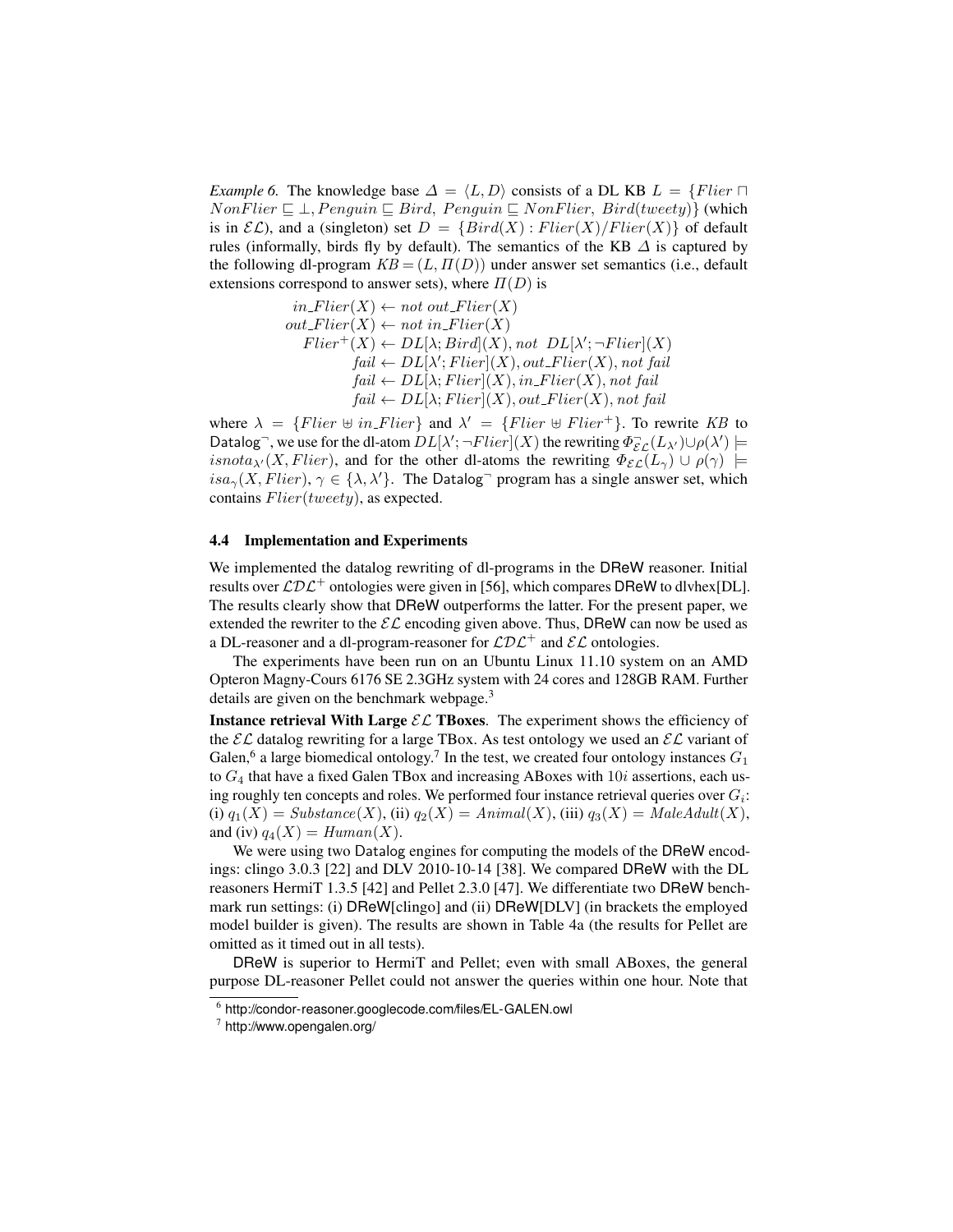| Ontology |       |     | <b>DReW</b><br>Query [DLV] [clingo] | HT  | HT<br><b>DReW</b><br>Ontology<br>Query [DLV] [clingo] |       |     |                 | KB   |                 | <b>DReW</b><br>Typing [DLV] [clingo] |      |
|----------|-------|-----|-------------------------------------|-----|-------------------------------------------------------|-------|-----|-----------------|------|-----------------|--------------------------------------|------|
|          |       |     |                                     |     |                                                       |       |     | 5<br>$\Delta_1$ | -1.1 | 0.8             |                                      |      |
| $G_1$    | $q_1$ | 2.0 | 1.3                                 | 8.1 | $G_3$                                                 | $q_1$ | 2.0 | 1.3             | 9.5  | 50              | 2.4                                  | 1.3  |
|          | $q_2$ | 2.0 | 1.3                                 | 8.2 |                                                       | $q_2$ | 2.1 | 1.4             | 9.5  | 100             | 6.0                                  | 3.0  |
|          | $q_3$ | 2.0 | 1.3                                 | 8.  |                                                       | $q_3$ | 2.0 | 1.4             | 9.7  | 5<br>$\Delta_5$ | 6.6                                  | 4.4  |
|          |       |     |                                     |     |                                                       |       |     |                 |      | 50              | 8.3                                  | 5.0  |
|          | $q_4$ | 2.0 | 1.4                                 | 8.1 |                                                       | $q_4$ | 2.1 | 1.4             | 9.5  | 100             | 12.2                                 | 7.4  |
|          |       |     |                                     |     |                                                       |       |     |                 |      | $\Delta_{10}$   | 5 13.9                               | 9.4  |
| $G_2$    | $q_1$ | 2.0 | 1.3                                 | 8.9 | $G_4$                                                 | $q_1$ | 2.1 | 1.4             | 10.3 | 50              | 15.7                                 | 10.1 |
|          | $q_2$ | 2.0 | 1.4                                 | 8.9 |                                                       | $q_2$ | 2.1 | 1.4             | 10.2 | 100             | 20.5                                 | 13.3 |
|          | $q_3$ | 2.1 | 1.4                                 | 8.7 |                                                       | $q_3$ | 2.1 | 1.4             | 10.2 | $\Delta_{25}$   | 5 35.8                               | 26.0 |
|          |       |     |                                     |     |                                                       |       |     |                 |      | 50              | 40.0                                 | 26.4 |
|          | $q_4$ | 2.0 | 1.3                                 | 9.0 |                                                       | $q_4$ | 2.1 | 1.4             | 10.2 | 100             | 43.7                                 | 32.7 |

Table 4: Benchmark Results for Datalog Rewriting (Runtime in secs) (a)  $\mathcal{EL}$  Instance Retrieval with Galen (HT=HermiT; Pellet always (b) Default reasoning with timed out after one hour) Policy Benchmark

Fig. 1: Access policy control  $\Delta = (L, D)$ ,  $L = (\mathcal{T}, \mathcal{A})$ , in terminological default logic

 $\mathcal{T} =$  $\sqrt{ }$  $\int$  $\overline{a}$  $Staff \sqsubseteq User$ , Blacklisted  $\sqsubseteq Staff$ , Deny  $\sqcap Grant \sqsubseteq \bot$ ,  $UserRequest \equiv \exists hasAction.Action \sqcap \exists hasSubject. User \sqcap \exists hasTarget.Project,$  $StaffRequest \equiv \exists hasAction.Action \sqcap \exists hasSubject.Staff \sqcap \exists hasTarget.Project,$  $Blacklisted StaffRequest \equiv StaffRequest \sqcap \exists hasSubject. Blacklisted$  $\mathcal{L}$  $\mathcal{L}$  $\int$ 

$$
D = \left\{\n\begin{array}{l}\n\text{UserRequest}(X) : \text{Deny}(X) / \text{Deny}(X), \\
\text{StaffRequest}(X) : \neg \text{BlacklistedStaffRequest}(X) / \text{Grant}(X), \\
\text{BlacklistedStaffRequest}(X) : \top / \text{Deny}(X)\n\end{array}\n\right\}
$$

other reasoners like CB [33] and ELK [34] classify EL-Galen very fast, but they can not be used for instance retrieval out of the box.

Default Reasoning with  $\mathcal{EL}$  Policy Ontology. This experiment was conducted on terminological default KBs with an  $\mathcal{EL}$  ontology. As shown in Example 6, default reasoning can be encoded into dl-programs with recursive and unstratified rules, which are not easy to handle. For this example, dlvhex[DL] scales exponentially with the number of birds, while DReW, on top of DLV as well as clingo, runs much faster.

As a more interesting benchmark, we consider here an access control policy, borrowed from [6] and couched into a terminological default KB  $\Delta = \langle L, D \rangle$ , where the the TBox of  $L$  and the defaults  $D$  are shown in Figure 1; informally,  $D$  expresses that users normally are denied access to files, staff is normally granted access to files, while to blacklisted staff any access is denied.

In the test, we created ontology instances  $L_i$ ,  $i \in \{1, 5, 10, 25\}$ , that have a fixed TBox and increasing Aboxes with *i*∗1000 instances of user requests.

The query imposed was then whether a set of particular individuals, designated by concepts  $Q_k, k \in \{5, 50, 100\}$ , are granted access (under answer set semantics); the application of defaults, using  $Q_k$  as a typing concepts, is thus restricted to the  $k$  queried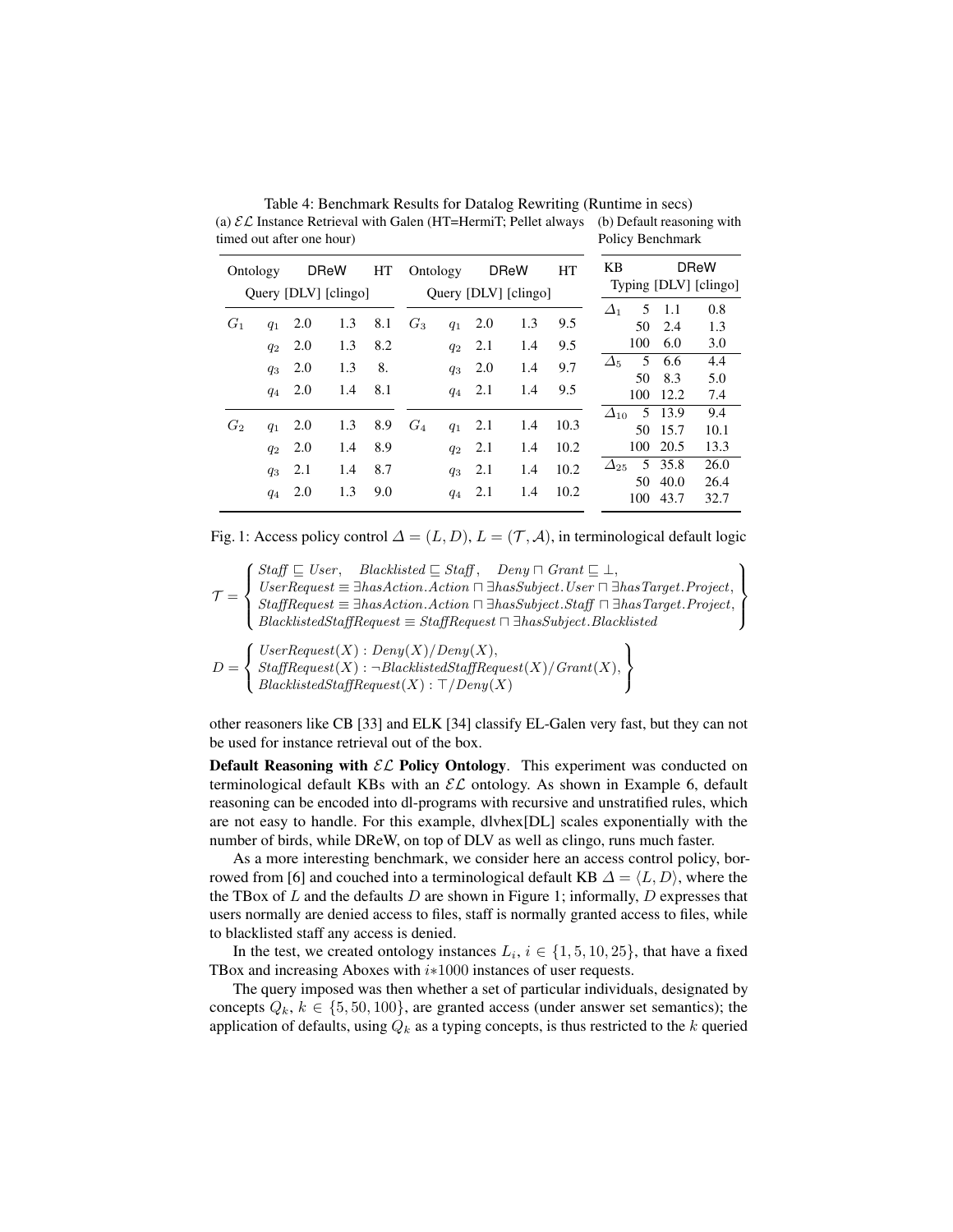individuals. As we see in Table 4b, DReW scales sublinearly in this experiment, on top of both DLV and clingo.

### 5 Modular ASP

In the transformations of dl-programs to  $Datalog$ <sup> $-$ </sup> above, dl-atoms are encoded by subprograms emulating their evaluation. We can make the modular structure of the programs explicitly visible, if we use an extension of  $Datalog<sup>-</sup>$  which caters for structured programming, e.g., [32]. In modular nonmonotonic logic programs [9], program modules can be defined akin to modules or procedures in common programming paradigms, such that on input of suitable predicates to a module, the valuation of "output" predicates in an answer set of a module is obtained based on a call-by-value mechanism.

For example, a module  $kernel[e]$  may compute, in each answer set, a kernel of a graph stored by its edges in a binary predicate  $e$ , in a predicate  $k$ ; here  $e$  is a formal parameter, which in a module call must be replaced by a predicate name. E.g.,  $kernel[my_e], k(a)$  asks if the node a is in the (nondeterministically) computed kernel k of the concrete graph  $my_e$ .

A *modular logic program* (MLP) is a collection  $P = (P_1, \ldots, P_n)$  of modules, where each  $P_i$  has a list  $q_i = q_{i,1}, \ldots, q_{i,n_i}$  of  $n_i \geq 0$  formal input parameters; one module (say  $P_1$ ) is the main module and has  $n_0 = 0$ . The "implementations" of the  $P_i$ consist of logic program rules of form  $(2)$ , where the  $b_i$  may be atoms or *call atoms* of the form  $P_j[p].a'$ , where p is a list of predicate names matching q and a' an atom. Answer sets of a MLP are defined in [9] in a natural way, generalizing the answer set semantics of ordinary programs.

We will briefly discuss how the  $Datalog<sup>-</sup>$  transformation above can be expressed as MLPs, and examine possible tradeoffs between code repetition and performance, based on a prototype implementation for an MLP fragment.

Inline evaluation of Datalog-rewritable dl-programs. To exemplify the rewriting, consider Example 4 above. We can encode  $KB = (L, P')$  as an MLP  $\mathbf{P} = (P_1[], P_{DL}[C]),$ where  $P_1$  is the main module that consists of the rules

$$
p(a) \leftarrow p(b) \leftarrow q(c) \leftarrow
$$
  

$$
s(X) \leftarrow P_{DL}[p].D(X), not P_{DL}[q].D(X) \qquad (r_s)
$$

and  $P_{DL}[C]$  is a library module consisting simply of the rules  $T_P \cup \{D(X) \leftarrow C(X)\}.$ 

On the surface, the semantics for MLPs creates for the two input lists  $p$  and  $q$  of our module atoms of  $P_1$  (among others) two instantiations of  $P_{DL}[C]$  on-the-fly; the first instantiation for module atom  $P_{DL}[p]$ .  $D(X)$  contains the rules of  $P_{DL}[C]$  and the input facts  $F_1 = \{C(a), C(b)\}\$ , and the other instantiation for module atom  $P_{DL}[q]$ .  $D(X)$ has the rules of  $P_{DL}[C]$  and input fact  $F_2 = \{C(c)\}\$ . The input  $F_1$  stems from adding the extension of p as C's to  $P_{DL}[C]$ , while  $F_2$  has been created from the extension of q.

Now the module atom  $P_{DL}[p]$ .  $D(X)$  is retrieving all instances of concept D from  $L \cup F_1$  in the instantiation with input  $F_1$ . Similarly,  $P_{DL}[q]$ .  $D(X)$  retrieves all instances of D from  $L \cup F_2$  in the instantiation with input  $F_2$ . The former is true for  $P_{DL}[p].D(a)$ and  $P_{DL}[p] \cdot D(b)$ , as we add both  $C(a)$  and  $C(b)$  to the module, thus the rule  $D(X)$   $\leftarrow$  $C(X)$  fires for  $X \in \{a, b\}$ , simulating the concept inclusion  $C \sqsubseteq D$  of L. The ground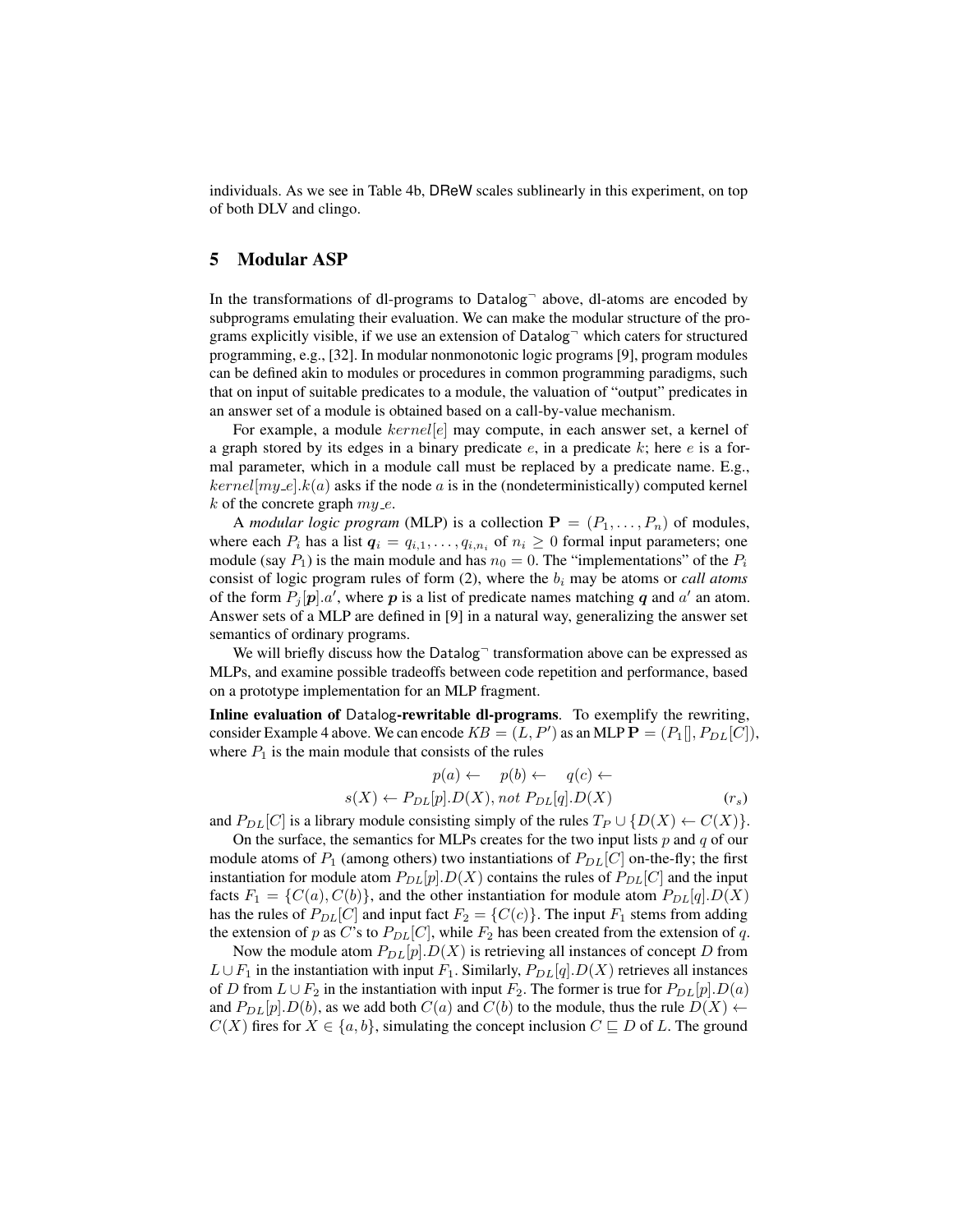| Program        | <b>DReW</b>    |      | TD-MLP         |       | Program     | <b>DReW</b>    |       | TD-MLP         |               |
|----------------|----------------|------|----------------|-------|-------------|----------------|-------|----------------|---------------|
|                | [clingo] [DLV] |      | [clingo] [DLV] |       |             | [clingo] [DLV] |       | [clingo] [DLV] |               |
| $P_0$          | 0.31           | 0.45 | 1.98           | 2.88  | $P_0$       | 6.49           | 10.27 | 30.43          | 42.53         |
| $P_1$          | 0.32           | 0.44 | 1.69           | 2.47  | $P_{1}$     | 4.00           | 6.27  | 21.22          | 30.12         |
| P <sub>2</sub> | 0.32           | 0.44 | 2.63           | 3.82  | $P_2$       | 3.95           | 6.08  | 32.65          | 45.24         |
| $P_3$          | 0.31           | 0.43 | 1.66           | 2.42  | $P_3$       | 3.98           | 6.13  | 20.94          | 30.33         |
| $P_4$          | 0.32           | 0.45 | 2.45           | 3.63  | $P_4$       | 4.15           | 6.43  | 28.19          | 39.93         |
| $P_5$          | 0.61           | 0.86 | 1.66           | 2.46  | $P_{\rm 5}$ | 7.97           | 12.66 | 21.54          | 30.87         |
| $P_6$          | 1.79           | 2.76 | 5.65           | 8.41  | $P_6$       | 23.52          | 40.56 |                | 72.86 103.76  |
| $P_7$          | 2.70           | 4.30 | 4.87           | 7.84  | $P_7$       | 36.33          | 64.05 |                | 115.03 162.21 |
| $P_8$          | 2.76           | 4.26 | 9.70           | 14.12 | $P_8$       | 36.58          | 61.71 | 128.01 181.41  |               |
| $P_9$          | 2.73           | 4.31 | 8.04           | 11.60 | $P_9$       | 35.26          | 62.19 |                | 108.38 145.04 |
|                |                |      |                |       |             |                |       |                |               |

Table 5: Benchmark dl-programs DReW vs. TD-MLP (Runtime in secs) (a) Ontology  $U_1$ (b) Ontology  $U_{15}$ 

rules with module atom  $P_{DL}[q]$ .  $D(a)$  and  $P_{DL}[q]$ .  $D(b)$  are false on the other hand, as  $F_2$ only adds  $C(c)$  and  $D(a)$  and  $D(b)$  cannot be derived. Hence, both not  $P_{DL}[q]$ .  $D(a)$ and not  $P_{DL}[q]$ .  $D(a)$  are true and our rule  $r_s$  derives  $s(a)$  and  $s(b)$  in module  $P_1$ .

Implementation and experimental results. The algorithm for solving input-call stratified MLPs [10] has been implemented in the TD-MLP solver [54], which is based on the dlvhex system. Using this solver, we could perform initial experiments with the modular datalog encoding sketched in this section. The hardware specification for the experiments are the same as in Section 4.4.

We were testing with dl-programs  $KB = (U_i, P_j)$ , where  $U_i$  ( $i \in \{1, 15\}$ ) are  $\mathcal{EL}$ versions of the LUBM ontology [26] and program  $P_j$  ( $j \in \{0, \ldots, 9\}$ ) encode variants of the LUBM queries; all dl-programs where acyclic. We denote with  $U_i$  the LUBM ontology instance that incorporates  $i$  universities in the ABox. The original LUBM is not fully in  $\mathcal{EL}$  (inverse roles and datatypes are not part of  $\mathcal{EL}$ ): there are 2 violating axioms in the TBox, and 2857 (33154) ABox axioms with datatype are violated in  $U_1$  ( $U_{15}$ ). The resulting  $\mathcal{EL}$  version of LUBM then contains 86 TBox axioms using 43 concepts and 25 roles, and 5738 (67691) ABox axioms with 1555 (17174) individuals in instance  $U_1$  ( $U_{15}$ ). The rules are from the DReW LUBM benchmark queries and consist of ten programs  $P_0-P_9$ . They can be split into two categories: (C1)  $P_0-P_4$  have between 2 and 5 dl-atoms but no input list, while (C2)  $P_5-P_9$  have between 2 and 9 dl-atoms, each with distinct input list.

We used two Datalog engines to compute the models of the native and the modular encodings: clingo 3.0.3 [22] and DLV 2010-10-14 [38]. We compared TD-MLP to DReW using four benchmark run settings (the systems in square brackets denote the model builders used to calculate the model): (i) DReW[clingo], (ii) DReW[DLV], (iii) TD-MLP[clingo], and (iv) TD-MLP[DLV]. The test results are shown in Table 5a for  $KB = (U_1, P_j)$  and in Table 5b for  $KB = (U_{15}, P_j)$ . More details are available on our benchmark webpage.<sup>3</sup>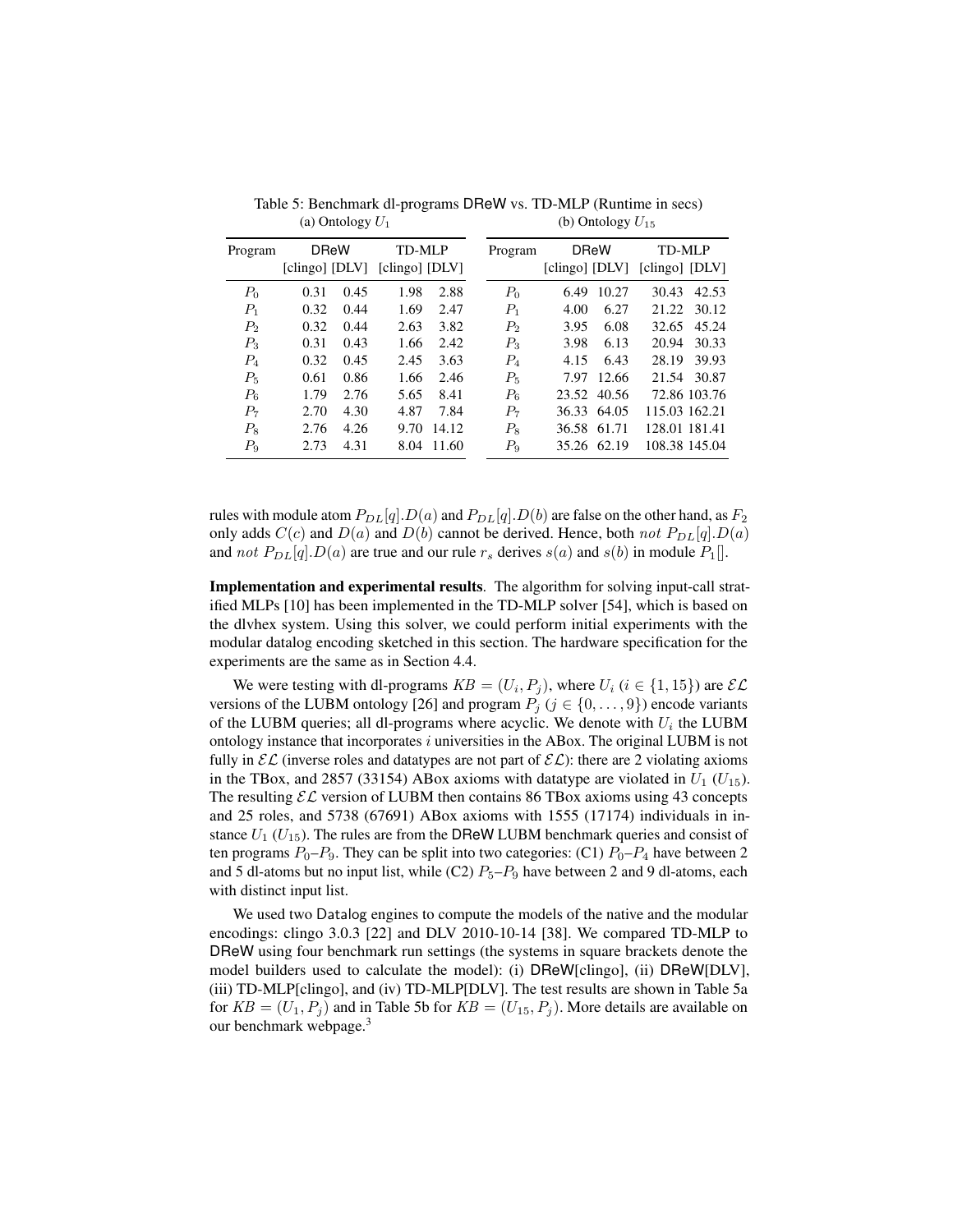DReW outperforms TD-MLP in all tests. But DReW's lead is shrinking if we increase the number of dl-atoms in the dl-programs from category (C2), i.e.,  $(U_i, P_5)$ – $(U_i, P_9)$ . The reason is that with DReW we create copies of the ontology as Datalog rules for every dl-atom upfront, thus creating a large single Datalog program. In TD-MLP, we can always use a single copy of the rewritten ontology and let the MLP semantics create the copies for us. As the current TD-MLP implementation is not sophisticated enough, the overhead for instantiating modules during evaluation is prevalent.

### 6 Discussion and Conclusion

The experimental implementations that we used are not optimized, and in order to get a clearer picture, a more extensive experimentation is necessary. However, the results above show that the uniform evaluation approach has great potential for dl-programs, and that it outperforms a reasoner-coupling implementation substantially. Regarding the various formalisms that we considered, we make the following observations.

FO-Rewritability. The notion of FO-rewritability in Section 3 may be relaxed to permit modifications of the ABox, in spirit of the combined approach [36], where the ABox is extended dependent on the TBox but independent of the query, which is rewritten to a FO query over the extended ABox. For (acyclic) dl-programs to stay within FO, we only can have ABox extensions which do not depend on the contents of the ABox, as its precise contents in evaluating a dl-atom under updates is not known a priori. This still leaves the possibility for auxiliary relations that depend on the TBox and the original ABox (e.g., a linear ordering of the individuals, or arithmetic operations). Such generalized FO-rewritability increases the expressiveness in general.

By exploiting recursive query processing in SQL, uniform evaluation of dl-programs with DL-Lite<sub>R</sub> allows for performing computations like transitive closure on top of a knowledge base. However, in current RDBMS, recursive query processing is still not very advanced and has lots of room for improvement. Our experience with Postgres is in analogy to tests with commercial RDBMS (cf. [49]). A useful improvement of Postgres in this regard would be efficient cycle detection, eliminating the LIMIT parameter.<sup>8</sup> To cater for (also non-linear) recursion, languages like Datalog seem more attractive.

Datalog<sup>-</sup>-Rewritability. Similar as for FO-rewritability, we also can consider here relaxed notions of Datalog-rewritability that allow for auxiliary relations. For Datalog rewritability of a dl-program, we required that dl-atoms resp. the underlying description logic are Datalog rewritable. One also could consider a more liberal notion of Datalog rewritability of dl-atoms, which however would need to deal with the fact that in principle, the program  $\Phi_{\mathcal{DL}}(L)$  could have multiple answer sets (or none). Furthermore, simply plugging in  $\Phi_{\mathcal{DL}}(L_{\lambda})$  for some dl-atom  $DL[\lambda, Q](t)$  may lead to unwanted effects, due to nonmonotonicity; e.g., additional answer sets might emerge. Syntactic restrictions (e.g., acyclicity, or more general that dl-atoms are not involved in cycles) can avoid this.

Modular Logic Programs. The modular program encoding lags in total runtime behind the ad hoc inlined approach, but it scale at a slower growth rate. This looks promising as the gap for large amounts of data will be closed. In designing modules for dl-atoms, one

<sup>8</sup> http://www.postgresql.org/docs/8.4/static/queries-with.html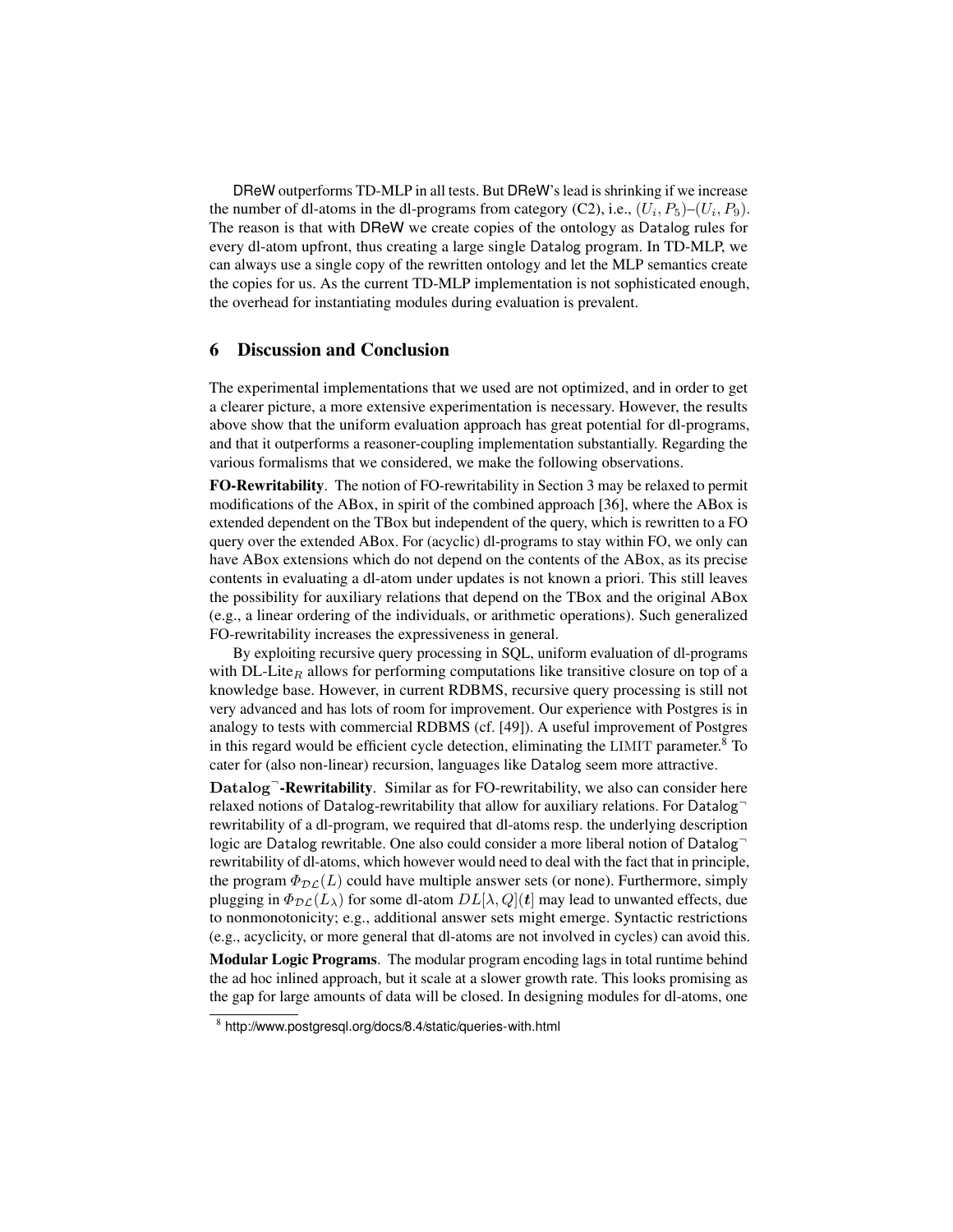has a range of possibilities, from few, more general modules to many but very specialized ones (in the extremal case, a single universal module for all dl-atoms (similarly as in dlvhex), vs. one module for each dl-atom). Determining the effects of such design choices, and the resulting transformations is an interesting subject fur future study.

#### 6.1 Further Work and Outlook

The uniform evaluation approach we proposed is a flexible framework. Once a description logic has a transformation into the suitable logic, it can be easily integrated.

At the software level, in case of FO a respective component can be integrated in the MOR prototype and in case of Datalog in the DReW reasoner. In particular, (relaxed) Datalog rewritings of description logics apart from  $\mathcal{EL}$  have gained attention recently, e.g. [44, 24], including conjunctive query answering in Horn- $\mathcal{SHIQ}$ , which subsumes all the OWL 2 profiles EL, RL and QL; an implementation is in progress [50].

We considered some formalisms for uniform evaluation of dl-programs, for which evaluation engines are available. Of course, further such formalisms (e.g.,  $FO(\cdot)$  Logic [14], or F-logic [35]) may be considered. But also formalisms for which reasoning engines are yet emerging might be of interest, e.g. Datalog  $\pm$  [7]. The latter extends Datalog with existential quantification in rule head and at the same time restricts the syntax such that reasoning remains decidable. Datalog  $\pm$  is more expressive than various description logics, including DL-Lite (which is captured elegantly), and allows for handling unknown individuals in the reasoning. It seems to be an attractive formalism in particular to host the combination of rules and ontologies.

Finally, the prototypes we used for experimentation are not optimized, and there is considerable room for improvement. Furthermore, alternative encodings and reductions might be considered, and specific optimization methods and techniques developed.

### References

- 1. Acciarri, A., Calvanese, D., Giacomo, G.D., Lembo, D., Lenzerini, M., Palmieri, M., Rosati, R.: Quonto: Querying ontologies. In: AAAI'05. pp. 1670–1671 (2005)
- 2. Artale, A., Calvanese, D., Kontchakov, R., Zakharyaschev, M.: The dl-lite family and relations. J. Artif. Intell. Res. 36, 1–69 (2009)
- 3. Baader, F., Brandt, S., Lutz, C.: Pushing the  $\mathcal{EL}$  envelope. In: IJCAI'05. pp. 364–369. (2005)
- 4. Baader, F., Brandt, S., Lutz, C.: Pushing the  $\mathcal{EL}$  envelope further. In: OWLED08-DC (2008)
- 5. Baader, F., Hollunder, B.: Embedding defaults into terminological knowledge representation formalisms. J. Autom. Reasoning 14(1), 149–180 (1995)
- 6. Bonatti, P.A., Faella, M., Sauro, L.: Adding default attributes to EL++. In: AAAI'11. (2011)
- 7. Calì, A., Gottlob, G., Lukasiewicz, T., Marnette, B., Pieris, A.: Datalog+/-: A family of logical knowledge representation and query languages for new applications. In: LICS'10. pp. 228–242. (2010)
- 8. Calvanese, D., de Giacomo, G., Lembo, D., Lenzerini, M., Rosati, R.: Tractable reasoning and efficient query answering in description logics: The DL-Lite family. J Autom. Reasoning 39(3), 385–429 (2007)
- 9. Dao-Tran, M., Eiter, T., Fink, M., Krennwallner, T.: Modular nonmonotonic logic programming revisited. In: ICLP'09. pp. 145–159. Springer (2009)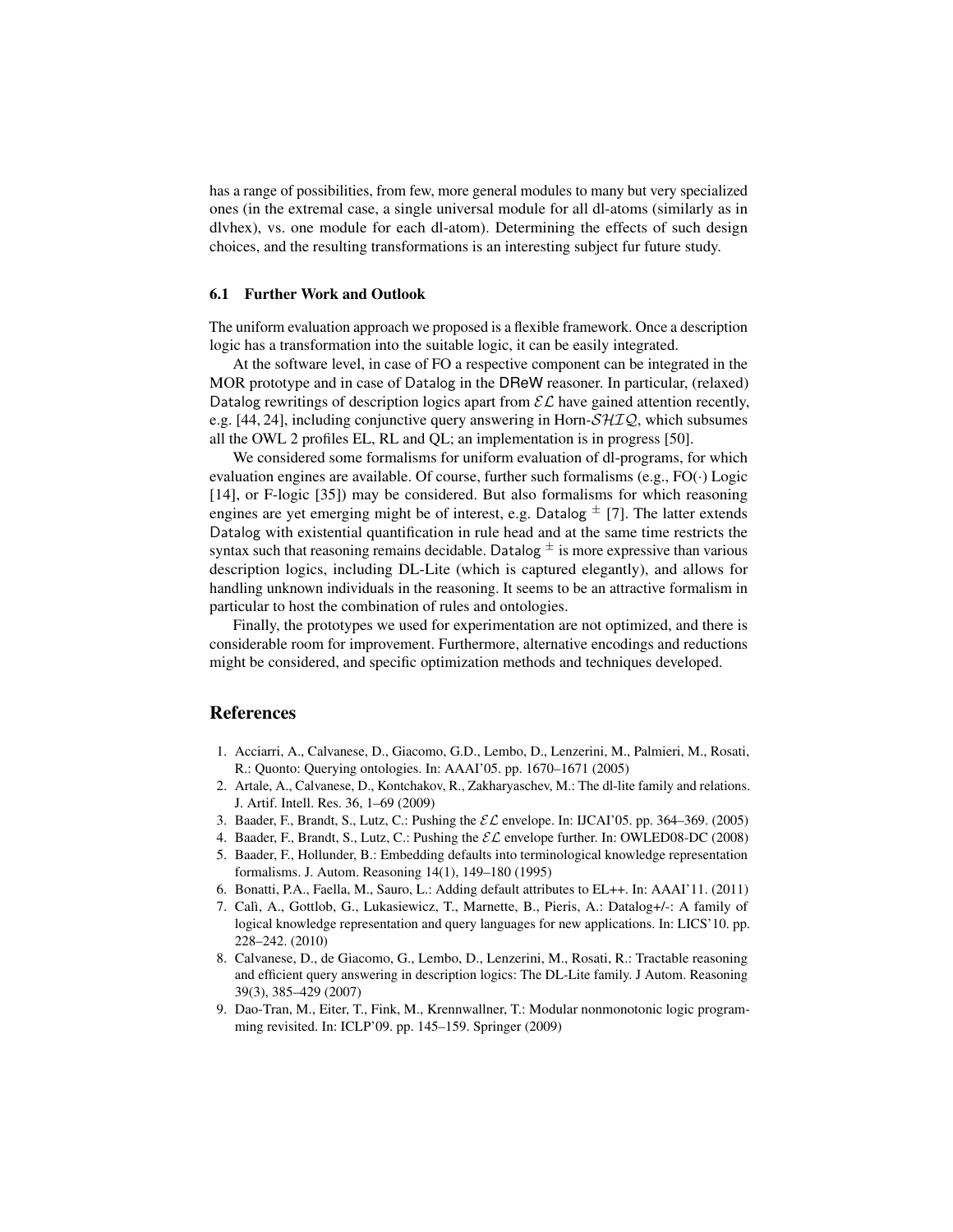- 10. Dao-Tran, M., Eiter, T., Fink, M., Krennwallner, T.: Relevance-driven evaluation of modular nonmonotonic logic programs. In: LPNMR'09, pp. 87–100. Springer (2009)
- 11. Dao-Tran, M., Eiter, T., Krennwallner, T.: Realizing default logic over description logic knowledge bases. In: ECSQARU'09, pp. 602–613. Springer (2009)
- 12. de Bruijn, J., Bonnard, P., Citeau, H., Dehors, S., Heymans, S., Puhrer, J., Eiter, T.: Combi- ¨ nations of rules and ontologies: State-of-the-art survey of issues. Tech. Rep. Ontorule D3.1, Ontorule Project Consortium (2009)
- 13. de Bruijn, J., Eiter, T., Tompits, H.: Embedding approaches to combining rules and ontologies into autoepistemic logic. In: KR'08, pp. 485–495 (2008)
- 14. Denecker, M., Ternovska, E.: A logic of non-monotone inductive definitions. ACM Trans. Comput. Log. 9(2), 14, 52pp. (2008)
- 15. Drabent, W., Eiter, T., Ianni, G., Krennwallner, T., Lukasiewicz, T., Małuszyński, J.: Hybrid reasoning with rules and ontologies. In: Semantic Techniques for the Web: The REWERSE perspective, chap. 1, pp. 1–49. Springer (2009)
- 16. Eiter, T., Ianni, G., Lukasiewicz, T., Schindlauer, R.: Well-founded semantics for description logic programs in the Semantic Web. ACM Trans. Comput. Log. 12(2), 11, 41pp. (2011)
- 17. Eiter, T., Ianni, G., Lukasiewicz, T., Schindlauer, R., Tompits, H.: Combining answer set programming with description logics for the Semantic Web. Artif. Intell. 172(12-13), 1495– 1539 (2008)
- 18. Eiter, T., Ianni, G., Schindlauer, R., Tompits, H.: Effective integration of declarative rules with external evaluations for semantic-web reasoning. In: ESWC'06. pp. 273–287. Springer (2006)
- 19. Eiter, T., Fink, M., Krennwallner, T.: Decomposition of declarative knowledge bases with external functions. In: IJCAI'09, pp. 752–758. (2009)
- 20. Eiter, T., Ianni, G., Schindlauer, R., Tompits, H.: A uniform integration of higher-order reasoning and external evaluations in answer set programming. In: IJCAI'05, pp. 90–96. (2005)
- 21. Fink, M., Pearce, D.: A logical semantics for description logic programs. In: JELIA'10. pp. 156–168. Springer (2010)
- 22. Gebser, M., Kaufmann, B., Kaminski, R., Ostrowski, M., Schaub, T., Schneider, M.: Potassco: The Potsdam Answer Set Solving Collection. AI Commun. 24(2), 107–124 (2011)
- 23. Gelfond, M., Lifschitz, V.: Classical negation in logic programs and disjunctive databases. New Generation Computing 9, 365–385 (1991)
- 24. Gottlob, G., Schwentick, T.: Rewriting ontological queries into small nonrecursive datalog programs. In: DL'11. CEUR-WS, vol. 745. (2011)
- 25. Grosof, B.N., Horrocks, I., Volz, R., Decker, S.: Description logic programs: Combining logic programs with description logic. In: WWW'03. pp. 48–57. ACM (2003)
- 26. Guo, Y., Pan, Z., Heflin, J.: Lubm: A benchmark for OWL knowledge base systems. J. Web Sem. 3(2-3), 158 – 182 (2005)
- 27. Haarslev, V., Hidde, K., Möller, R., Wessel, M.: The RacerPro knowledge representation and reasoning system. In: Semant. Web J. http://www.semantic-web-journal.net/, to appear
- 28. Heymans, S., Eiter, T., Xiao, G.: Tractable reasoning with DL-programs over datalogrewritable description logics. In: ECAI'10. IOS Press (2010)
- 29. Heymans, S., Korf, R., Erdmann, M., Puhrer, J., Eiter, T.: Loosely coupling f-logic rules and ¨ ontologies. In: WI'10, pp. 248–255. IEEE Computer Society (2010)
- 30. Hustadt, U., Motik, B., Sattler, U.: Reasoning in description logics by a reduction to disjunctive datalog. J. Autom. Reasoning 39(3), 351–384 (2007)
- 31. Janhunen, T.: On the intertranslatability of non-monotonic logics. Ann. Math. Artif. Intell. 27(1-4), 79–128 (1999)
- 32. Janhunen, T., Oikarinen, E., Tompits, H., Woltran, S.: Modularity Aspects of Disjunctive Stable Models. J. Artif. Intell. Res. 35, 813–857 (2009)